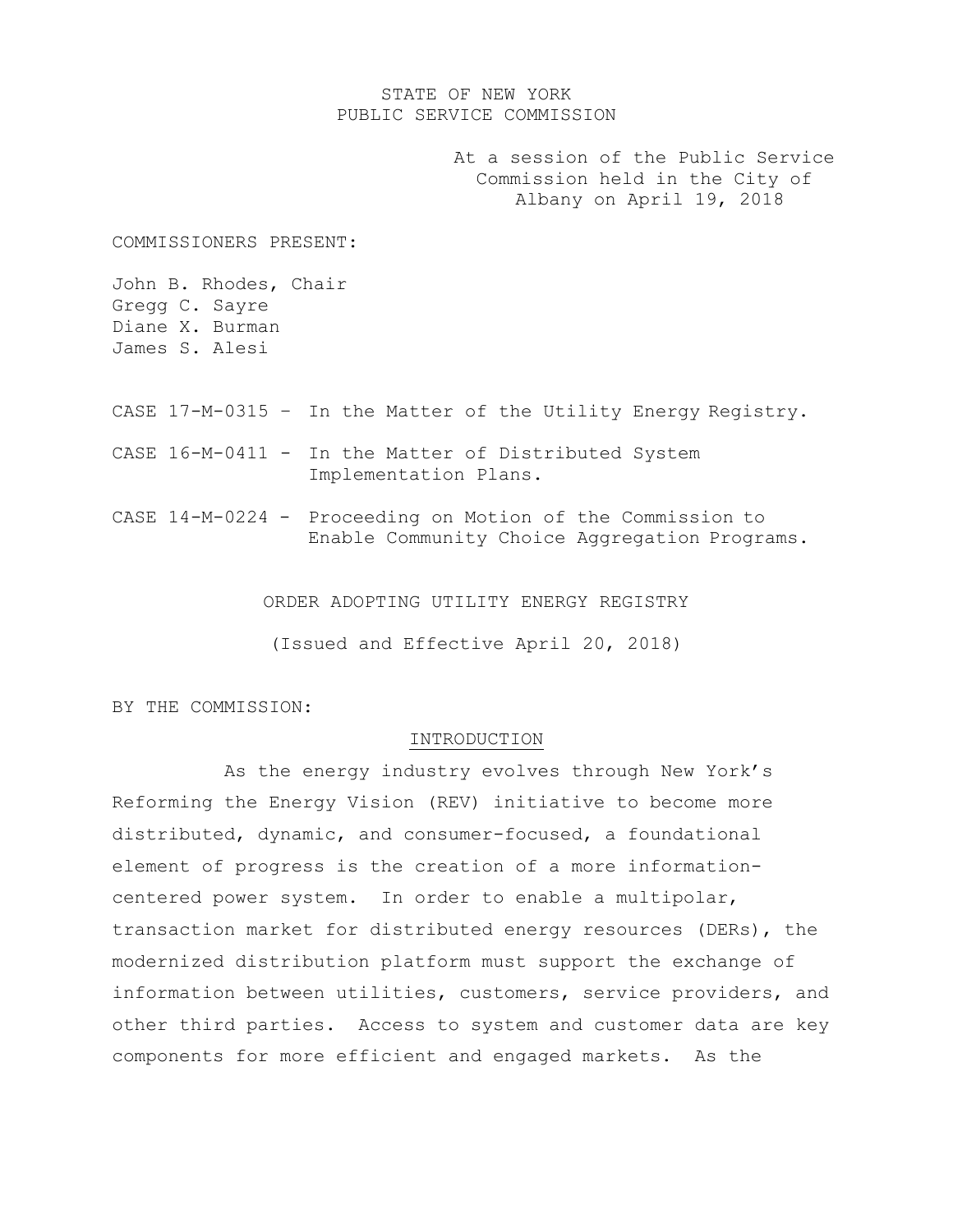$\overline{\phantom{a}}$ 

Commission stated in its REV Track 2 Order, $1$  ready access to information regarding customer energy usage is vital to the success of the DER market.

The REV Track 2 Order encouraged the development of the Utility Energy Registry (UER), which is an online platform being developed by the New York State Energy Research and Development Authority (NYSERDA), with the support of the investor-owned gas and electric distribution utilities, $^2$  to provide streamlined public access to aggregated community-scale utility energy data. The UER is intended to promote and facilitate community-based energy planning and energy use awareness and engagement. As recognized in the Commission's December 14, 2017 CCA Data Order, the UER will also assist the development of Community Choice Aggregation (CCA) programs.<sup>3</sup>

The CCA Data Order explained that while the Commission supported the development of the new UER database platform,

<sup>1</sup> Case 14-M-0101, Reforming the Energy Vision, Order Adopting a Ratemaking and Utility Revenues Model Policy Framework (issued May 19, 2016) (REV Track 2 Order); see also Case 16-M-0411, In the Matter of Distributed System Implementation Plans, Order on Distributed System Implementation Plan Filings (issued March 9, 2017) (DSIP Order).

<sup>2</sup> As used in this Order, "the utilities" refers to Consolidated Edison Company of New York, Inc. (Con Edison), Orange and Rockland Utilities, Inc. (Orange & Rockland or O&R), Central Hudson Gas & Electric Corporation (Central Hudson or CHGE), National Fuel Gas Distribution Corporation (NFG), The Brooklyn Union Gas Company d/b/a National Grid NY (KEDNY), KeySpan Gas East Corporation d/b/a National Grid (KEDLI), and Niagara Mohawk Power Corporation d/b/a National Grid (National Grid), New York State Electric & Gas Corporation (NYSEG), and Rochester Gas and Electric Corporation (RG&E).

<sup>3</sup> Case 14-M-0224, Proceeding on Motion of the Commission to Enable Community Choice Aggregation Programs, Order Establishing Community Choice Data Access Fees (issued December 14, 2017) (CCA Data Order).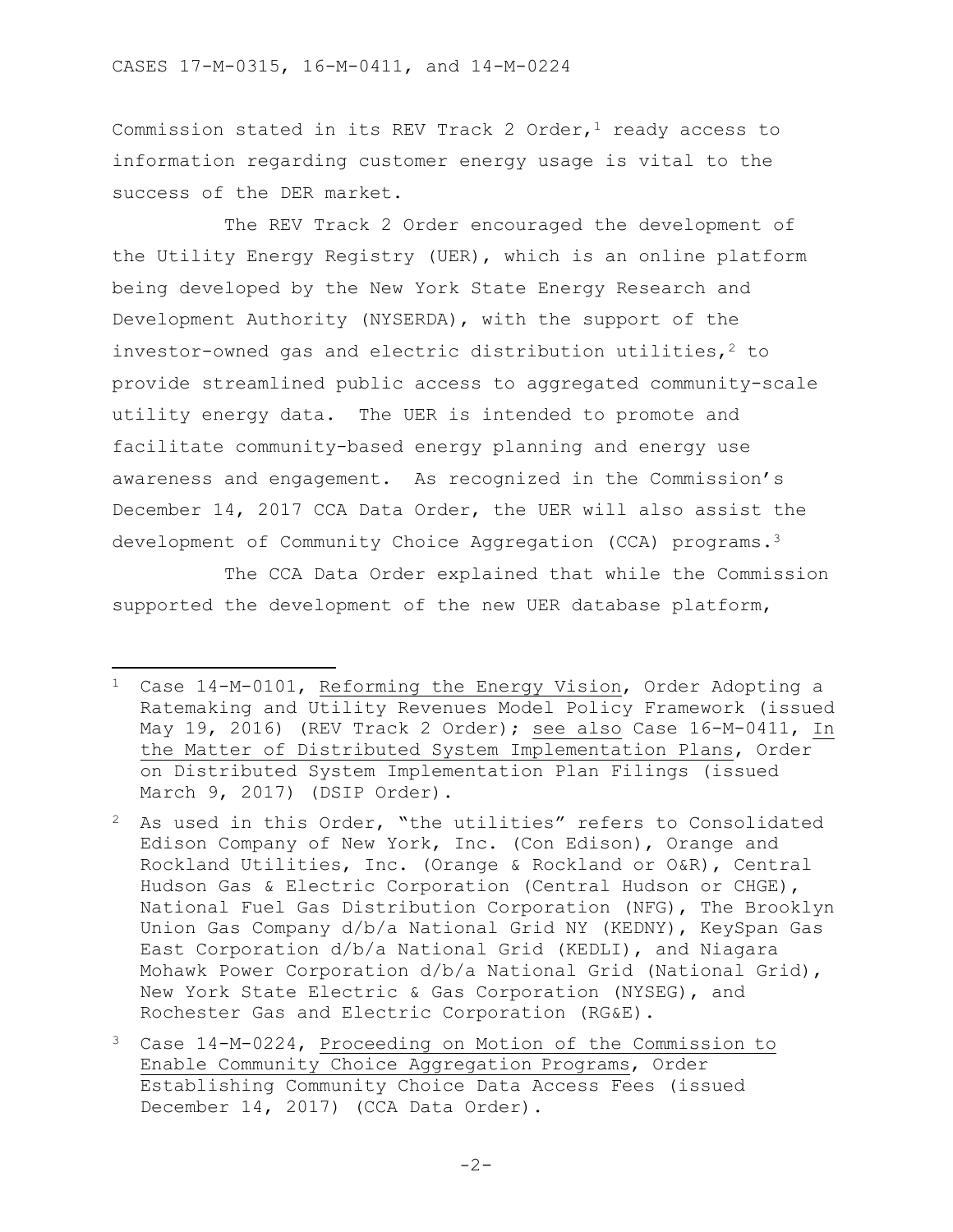application of the Commission's general privacy standard<sup>4</sup> to the UER indicated that much of the aggregated data intended to be used to populate the UER fails to meet that standard. The Commission recognized that populating the UER without any of that data would limit the availability of the UER data for most communities and diminish its usefulness. Therefore, the Commission sought further comment on the appropriate privacy standards before finalizing the UER.

In this Order, the Commission directs full implementation of the UER by NYSERDA and the utilities, with slight modifications to the proposed data sets, and adopts a less restrictive aggregation privacy screen for inclusion of certain data sets in the UER.

#### BACKGROUND

The UER is an online platform designed to offer streamlined public access to aggregated customer load data for electric and natural gas, segmented by customer type and by municipality. By Notice issued June  $12$ ,  $2017$ ,  $5$  comments were

l

<sup>4</sup> Case 16-M-0411, supra, Order on Distributed System Implementation Plan Filings. The DSIP Order set a 15/15 (also called 15-by-15 standard), which permits a set of aggregated data to be considered sufficiently anonymous for public distribution only if that data includes at least 15 customers, with no customer accounting for more than 15% of the total consumption. However, the Commission recognized in the DSIP Order that the 15/15 standard may be overly conservative. In general, a privacy standard for aggregated energy data establishes the minimum configuration and characteristics of energy accounts that, when aggregated over a geographic area or building, are expected to provide a reasonable expectation of customer privacy by not revealing or permitting determination of individual customer-specific energy use.

<sup>5</sup> Cases 17-M-0315 and 14-M-0224, supra, Notice Initiating Matter and Seeking Comment on Utility Energy Registry (issued June 12, 2017).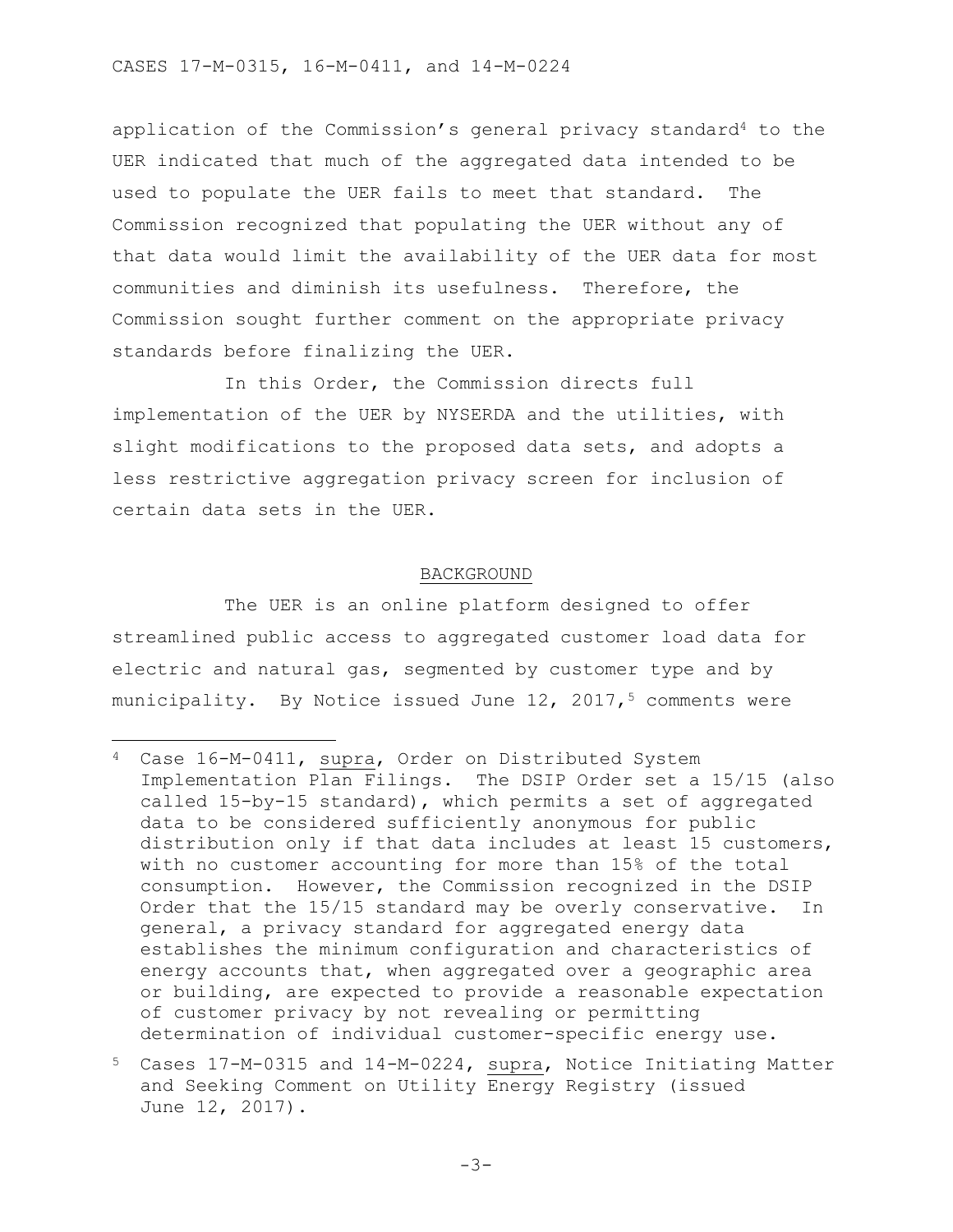l

sought on the issue of (1) whether the large, investor-owned energy utilities should be directed to populate and regularly update the UER and (2) what data elements should be included in the UER. All commenting parties supported implementation of the UER.6 Staff convened a working meeting on September 14, 2017 to define aggregation categories and data sets that should be used to populate the UER.

As a starting point, Staff proposed to have the UER populated by municipal tax district (except in New York City, where Con Edison would use zip codes) with utility rate service classes grouped into three buckets (Residential, Small Commercial,<sup>7</sup> and Other<sup>8</sup>). Staff proposed that each rate group be populated semi-annually with kWh (monthly), Installed Capacity (ICAP) tag (Capacity Tag), the total number of customer accounts, along with the number of accounts served by Energy Service Companies (ESCOs) and/or with blocks (i.e., non-CCAeligible CCA customers), and the number of accounts on a time of use (TOU) rate. Recognizing the difficulty of developing data

<sup>6</sup> The commenting parties were Central New York Regional Planning & Development Board, Natural Resources Defense Council, Sullivan Alliance for Sustainable Development, Citizens for Local Power, NYS Department of Environmental Conservation, Hudson Valley Regional Council, Institute of Market Transformation, Constellation NewEnergy, Inc. (and Gas Division LLC), New York State Energy Research and Development Authority, Climate Action Associates, Association for Energy Affordability, Inc., New York City and the Joint Utilities.

<sup>7</sup> The Small Commercial grouping comprised those non-residential service classes determined to be eligible for opt-out participation in Community Choice Aggregation programs; generally, these are service classes not billed on a demand basis.

<sup>8</sup> The Other grouping is generally comprised of large commercial/industrial users taking demand service and street lighting.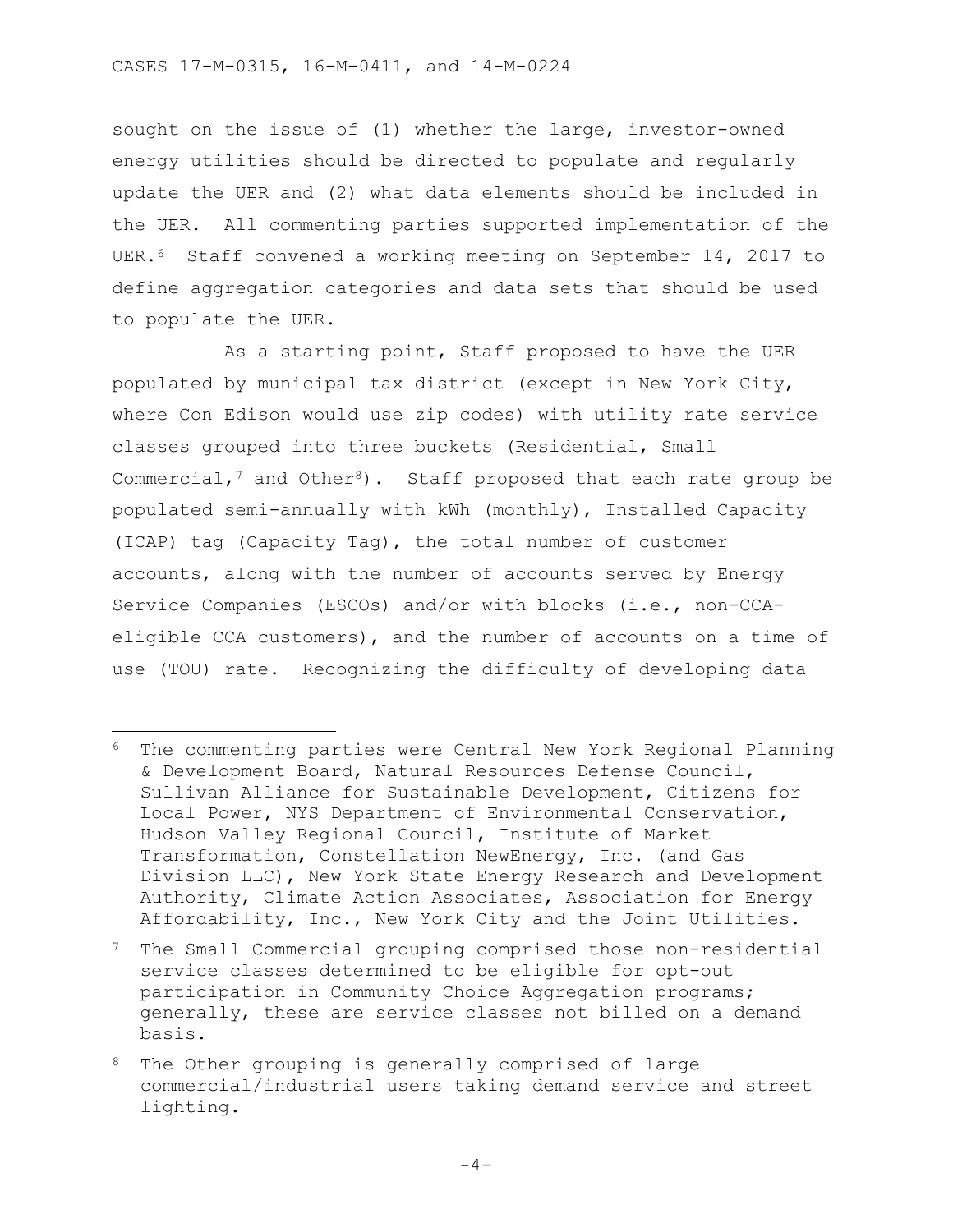sets that satisfy all potential users without introducing undue administrative burdens, Staff's proposal was generally accepted by the working group as a viable starting point. In light of the recent Commission order requiring CCAs to guarantee savings for low-income assistance program participants (APPs) that are part of the CCA's program,<sup>9</sup> Staff also proposed to add APP counts to the data sets.

The utilities then applied the 15/15 privacy screen to Staff's proposed UER data sets by municipality for two separate sample months. In general, the results indicated a high failure rate (80-100% of municipalities) for the Other group, a relatively high (35-80%) failure rate for the Small Commercial group, and few failures in the Residential group. The working group agreed that additional analyses should be conducted using hypothetical screens of 6/40 (a screen which considers aggregated usage data sufficiently anonymized if the data set contains at least 6 customers and no one customer represents more than 40 percent of the total load) and 4/50 to further assess the UER data and to explore avenues to balance the benefits of data transparency with privacy protections.<sup>10</sup>

Based on the real-world results related to the development of the UER, by Notice issued December 15, 2017, the Commission sought additional comments regarding the appropriate

 $\overline{\phantom{a}}$ 

<sup>9</sup> Case 16-M-0015, Petition of Municipal Electric and Gas Alliance, Inc. to Create a Community Choice Aggregation Pilot Program, and Case 14-M-0224, supra, Order Approving Community Choice Aggregation Program and Utility Data Security Agreement with Modifications (issued October 19, 2017).

<sup>10</sup> The 4/50 threshold reflects the Joint Utilities' proposed standard for benchmarking of aggregated customer data for building energy management. The Joint Utilities' benchmarking standard was proposed in response to the Commission's DSIP Order. The failure rates by utility and by rate class group for each of the three different privacy thresholds were summarized in Appendix 2 of the December 15th Notice.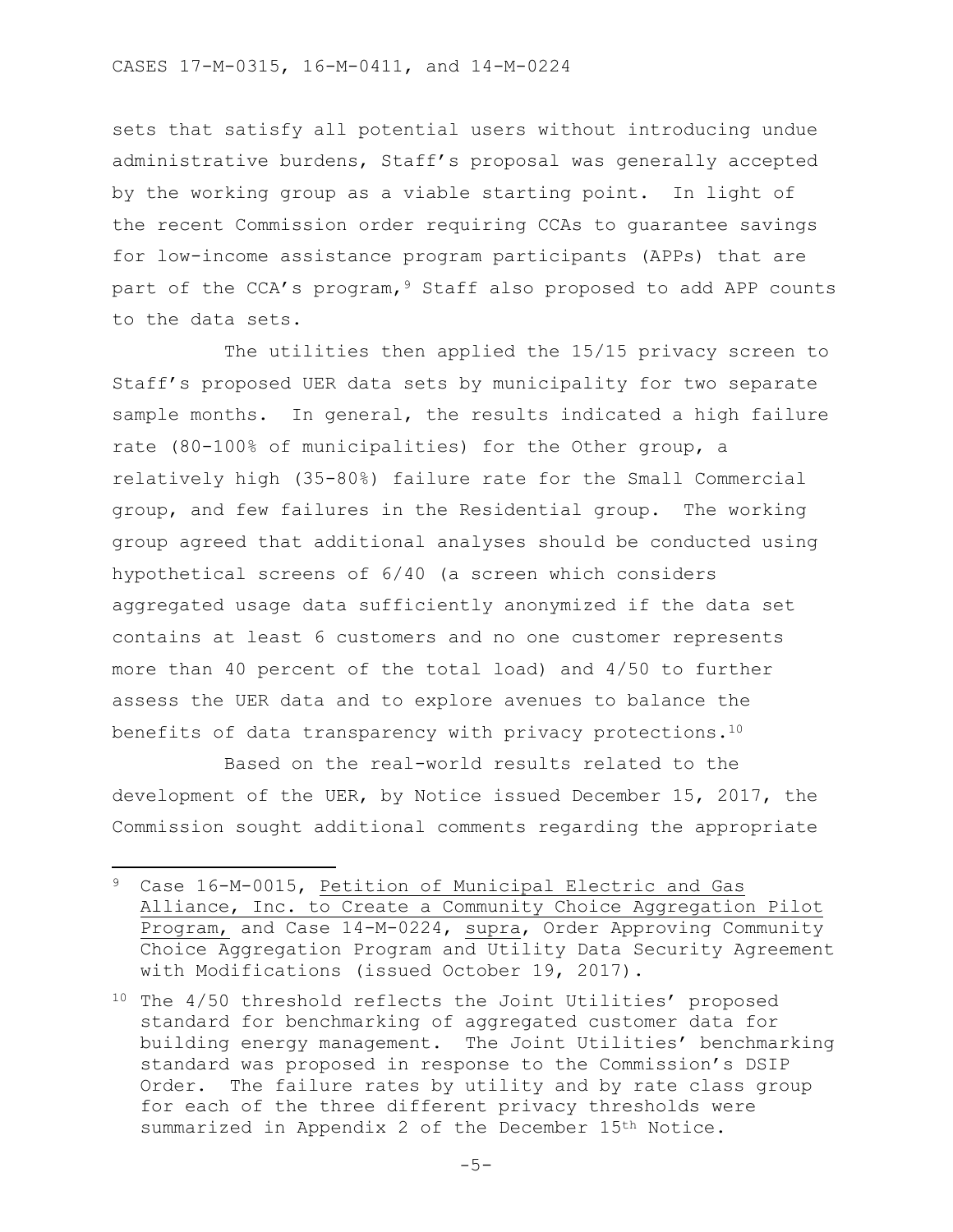balance between the benefit of making more aggregated data available and the need to maintain consumer privacy. In addition to seeking comment on revising the privacy standard the December 15 Notice sought input on other methods that should be considered including (1) for data sets that do not pass the privacy screen at the most granular level (i.e., municipality), combining the data with that of other municipalities (i.e., county); (2) recalibrating the privacy standard (in general or for certain aggregation groups) to optimize the benefits of making more information available (e.g., improved local energy planning, improved targeting of clean energy products and services) while continuing to maintain adequate privacy protection; and (3) where aggregation group does not pass the privacy screen, allowing the CCA Administrator, and/or the municipalities, to obtain the data from utilities pursuant to a Data Security Agreement.

#### NOTICE OF PROPOSED RULEMAKING

Pursuant to the State Administrative Procedure Act (SAPA) §202(1), a Notice of Proposed Rulemaking was published in the State Register on December 27, 2017 [SAPA No. 17-M-0315SP1]. The time for submission of comments pursuant to the Notice expired on February 26, 2018. The comments received are summarized and addressed below.

#### COMMENTS AND REPLY COMMENTS

Comments were submitted by the Joint Utilities (JUs), Climate Action Associates LLC  $(CAA)^{11}$  and the City of New York (the City). Reply comments were submitted by the JUs, CAA, the

 $\overline{\phantom{a}}$ 

<sup>&</sup>lt;sup>11</sup> CAA's comments note that CAA is working for NYSERDA designing and implementing the UER.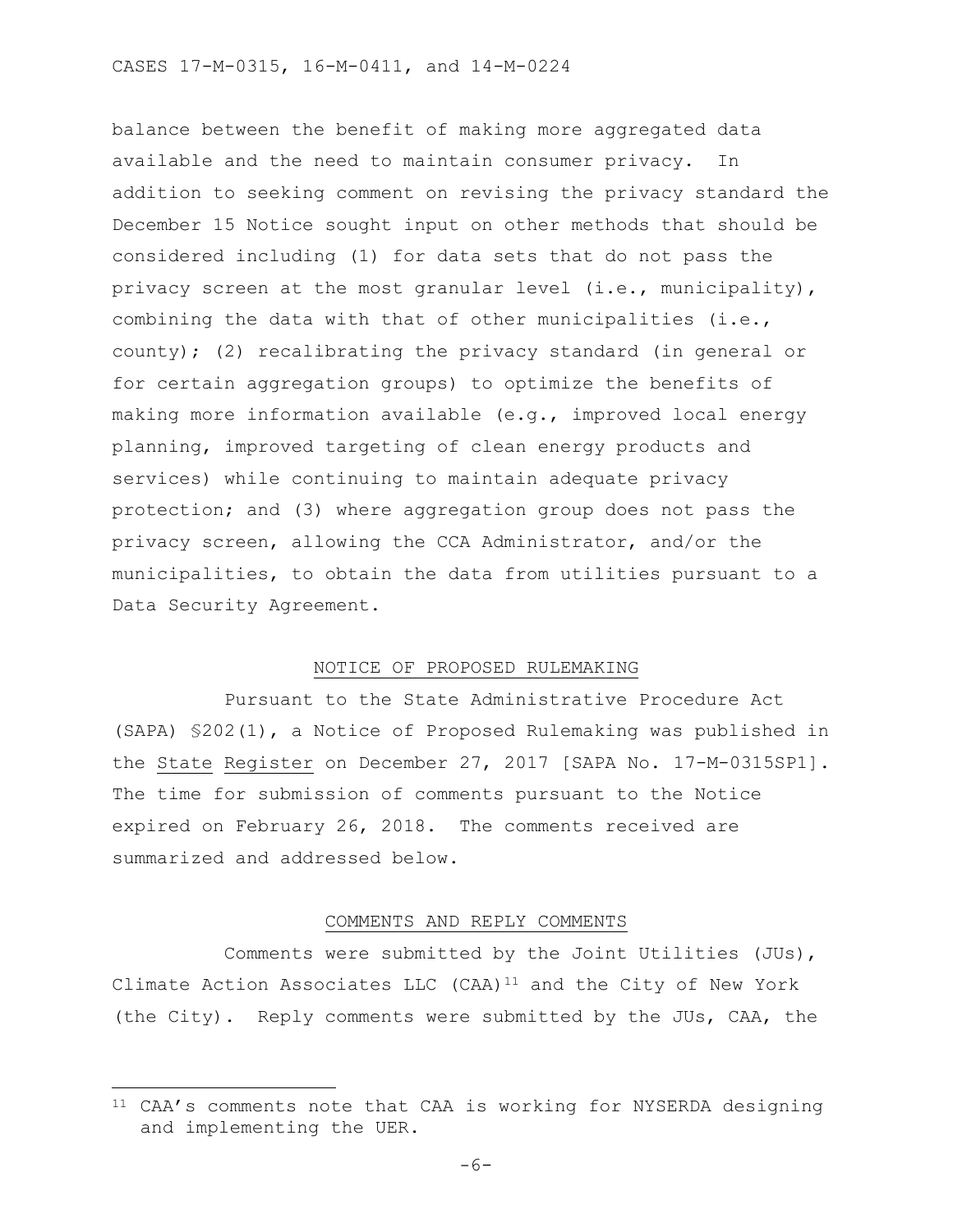City, Municipal Electric and Gas Alliance, Inc. (MEGA), Consumer Power Advocates (CPA).

#### UER Data Sets

The JUs support the proposed UER groupings for each municipality/zip code: Residential, Small Commercial, and Other. If one of these subgroups fails the Commission's privacy screen, instead of combining it with the same subgroup from a neighboring municipality, the subgroup should be combined with another subgroup in the same municipality. The resulting combined subgroup would then be subject to the privacy screen. If the combined subgroup does not pass the privacy screen, all subgroups would be combined to form a single group for the municipal tax district (or zip code in New York City) and tested against the privacy screen again. If the aggregation total subgroup does not pass the privacy screen, the data would be withheld and that tax district/zip code would be flagged in the UER. This solution would better characterize the data from a geographic perspective, which the JU's state is important for stakeholders, distributed energy resource suppliers (DERs), and municipalities.

The JUs commented that they do not believe combining data sets that fail the privacy screen at the most granular level (municipal tax district level, or zip code level for New York City) with neighboring municipalities or tax districts would provide meaningful energy data that can be useful to municipalities. Combining aggregated data with neighboring municipal tax districts or zip codes would essentially defeat the UER's primary objective "to inform clean energy planning, implementation, and assessment of locally-defined, communityscale clean energy initiatives and to facilitate tracking of clean energy programs" and could result in UER information with little or no value to the municipalities involved.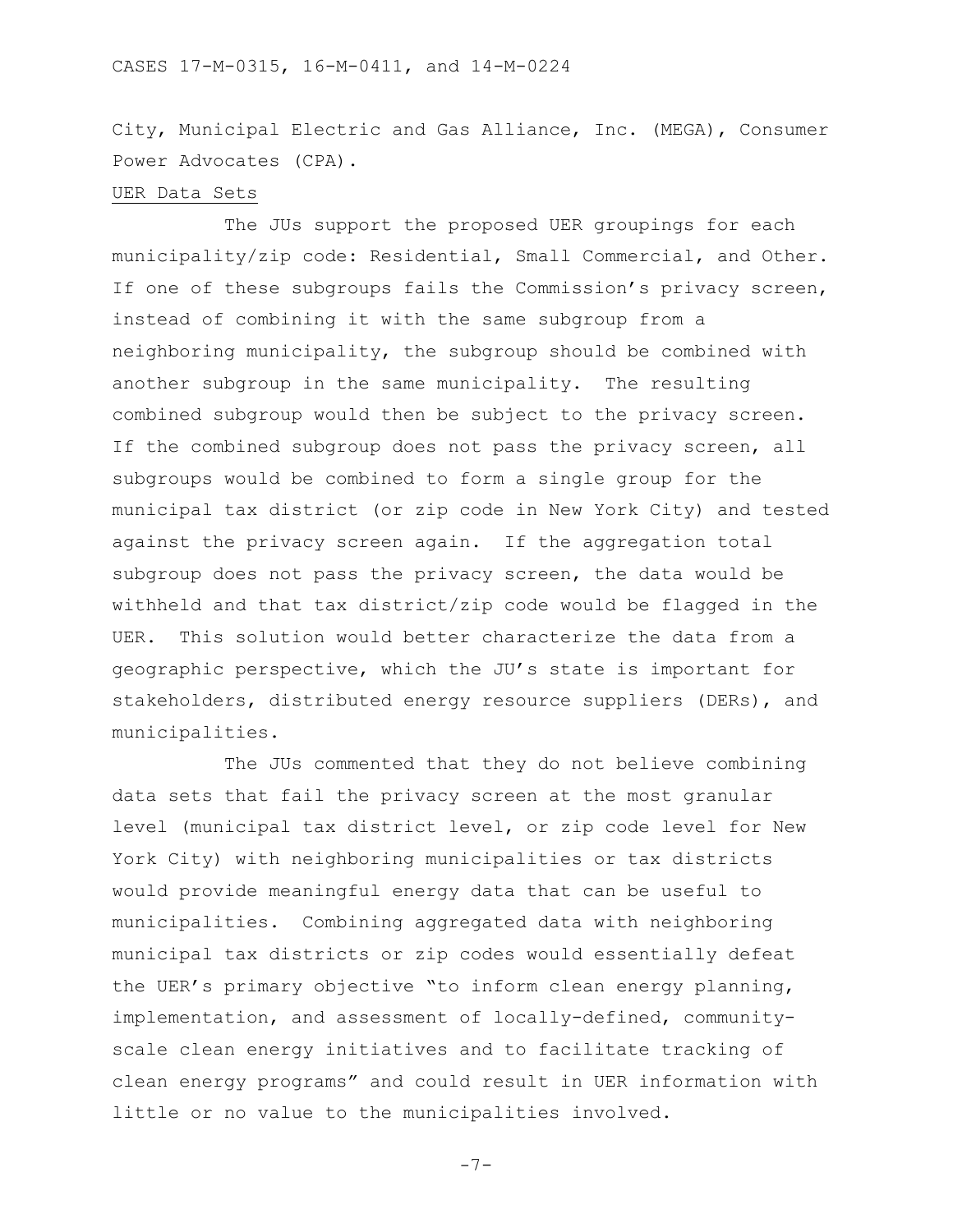The JUs agree with Staff's proposal to include the following data in the UER: Total consumption, Capacity Tag, Total number of customers, and CCA eligible customer count. Staff also proposed that utilities provide CCA ineligible customer count for time-of-use customers, CCA ineligible customer count for ESCO served customers or customers with a block, and Assistance Program Participants (APP) customer count. In addition, Attachment 2 to the December 15th Notice notes that stakeholders requested the following data be included in future iterations of the UER: distributed energy resources (DER) load, street lighting consumption, and eligible CCA load. More clarification is needed before the JUs can fully evaluate if some of these data sets are appropriate for the UER or if utility systems even capture the information required to present the desired data sets in a consistent and uniform format. The JUs argue that expanding the UER to include additional data sets beyond the piloted aggregated customer count and electric and gas consumption should be "done strategically and with consideration of how that data will be used. Focus should be given to providing information that can be leveraged to provide statewide benefits."

Due to the differences in how utilities have structured their service classes, the JUs observe that TOU customers are categorized differently across utility service territories. For example, Con Edison's voluntary residential TOU rates are rate options within its residential service class (SC 1) which is eligible for CCA opt-out enrollment. Orange and Rockland's voluntary residential TOU rate is a separate service class (SC 19) and is not eligible for CCA opt-out enrollment according to the CCA Order. Incorporating inconsistent TOU customer information, as it relates to CCA programs, in the UER

-8-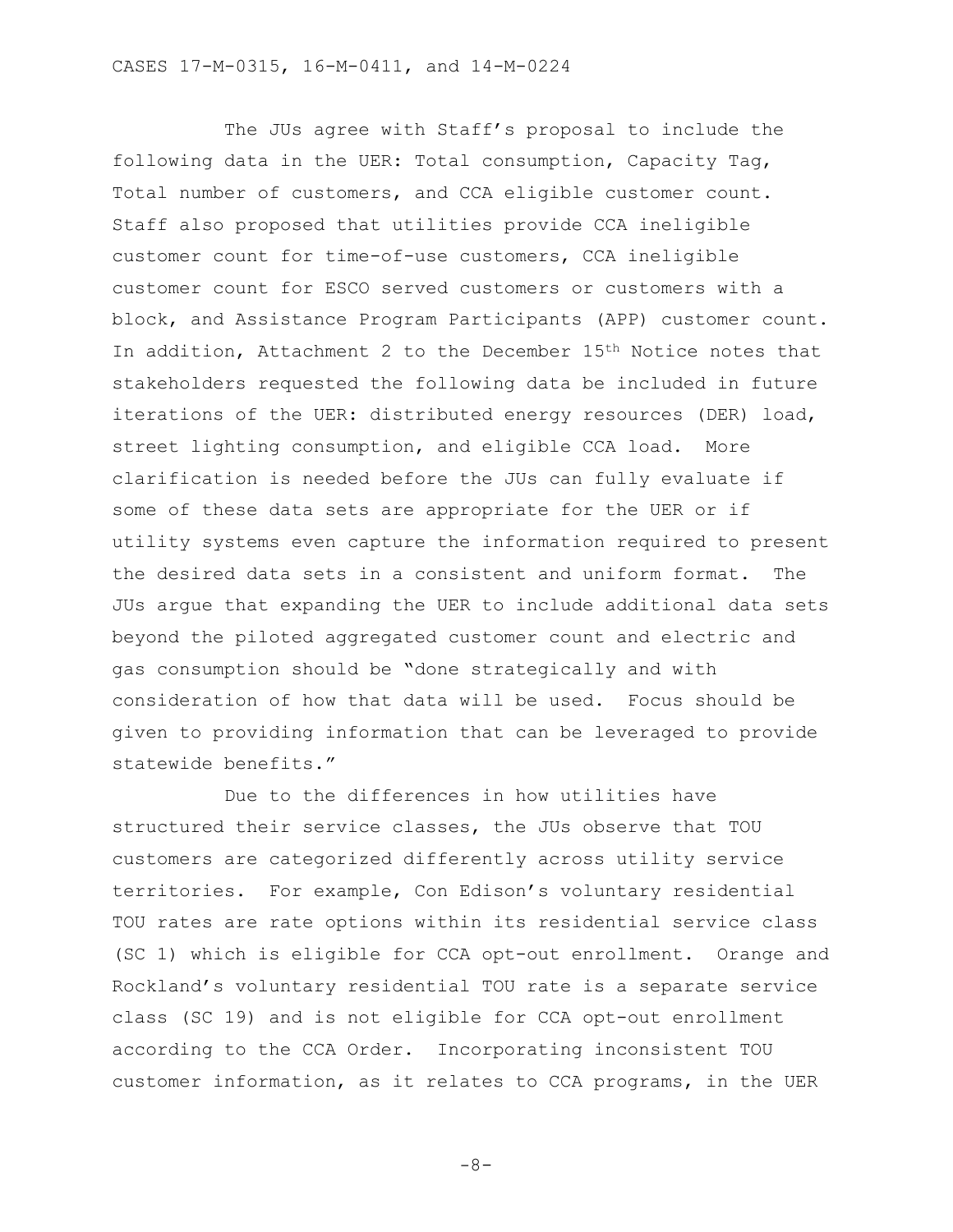could be misleading and cause confusion as third parties attempt to develop CCA programs.

The JUs claim that providing the UER with the number of customers that are currently being served by an energy service Company (ESCO) or that have a retail choice block would not provide additional value to the UER or allow CCA administrators to better gauge a municipality's CCA potential. They believe additional data sets that provide a wide range of public benefits should be explored before more CCA-specific data sets are incorporated into the UER.

Identifying APP customers, the JUs state, raises additional privacy concerns that should be addressed independent of the rules for non-APP customers. The JUs believe further Commission guidance is needed to determine if additional processes or standards are needed to ensure the privacy of a customer's APP status within the UER.

The term "DER load" needs to be more clearly defined before the JUs can comment if the UER is the appropriate place for this data, or if there are existing utility resources that fulfill this need. For example, each of the JUs have developed hosting capacity portals designed to provide third parties with system data such as the amount of distributed generation (DG) installed and DG projects in the utility's interconnection queue. Depending on the definition of "DER load," hosting capacity portals may be a more appropriate place for this information. To avoid confusion and to maintain one official data source, the JUs assert information available through hosting capacity portals should not be duplicated in the UER. If there is information that is appropriate for the UER that would be considered complementary to data available through hosting capacity portals, efforts should be made to coordinate

-9-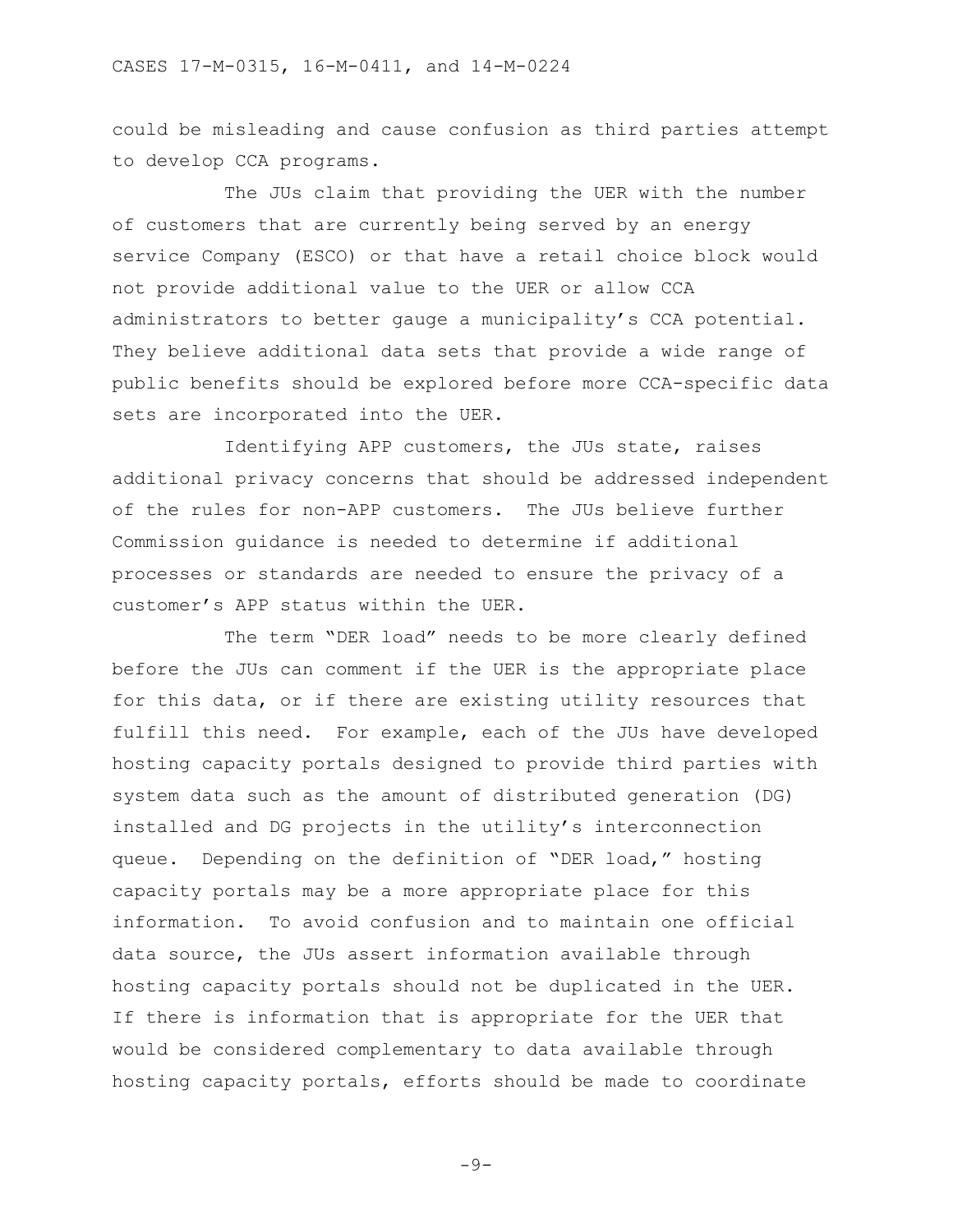with all stakeholders involved so that the data is presented in a clear and effective manner.

The JUs note that more clarification is needed to determine what street lighting information is being requested. For instance, it is not clear if both public- and privatelyowned street lighting would be included under this category, and how other exterior lighting, such as private or public parking lot lighting, dusk-to-dawn space lighting, or traffic signal/service accounts should be treated. There are also privacy concerns that make creating a street lighting usage category impractical. For example, all public street lights for a municipality may be billed under one account making the information ineligible for the UER. Given the current limitations around providing this data, the JUs recommend including this information in the "Other" subgroup as opposed to separately identifying it as its own category.

Finally, regarding stakeholders' proposal to include CCA load data in the UER, the JUs believe that providing this information is not in line with the UER's underlying function of providing streamlined public access to energy usage data, and that any CCA load data provided to the UER may not be suitable for preliminary CCA analysis and development. Semi-annual updates to the UER may not provide ESCOs with the up-to-date information needed to develop pricing proposals for prospective CCA programs. To obtain accurate aggregated CCA load data, CCA administrators may be required to submit requests directly to the utility consistent with the process established in the CCA Framework Order. In addition, the types of aggregated data needed to develop innovative CCA programs can be highly customized and therefore not available through the UER. Both scenarios would require utilities to respond to specialized data requests because the UER data was not sufficient. Requiring

 $-10-$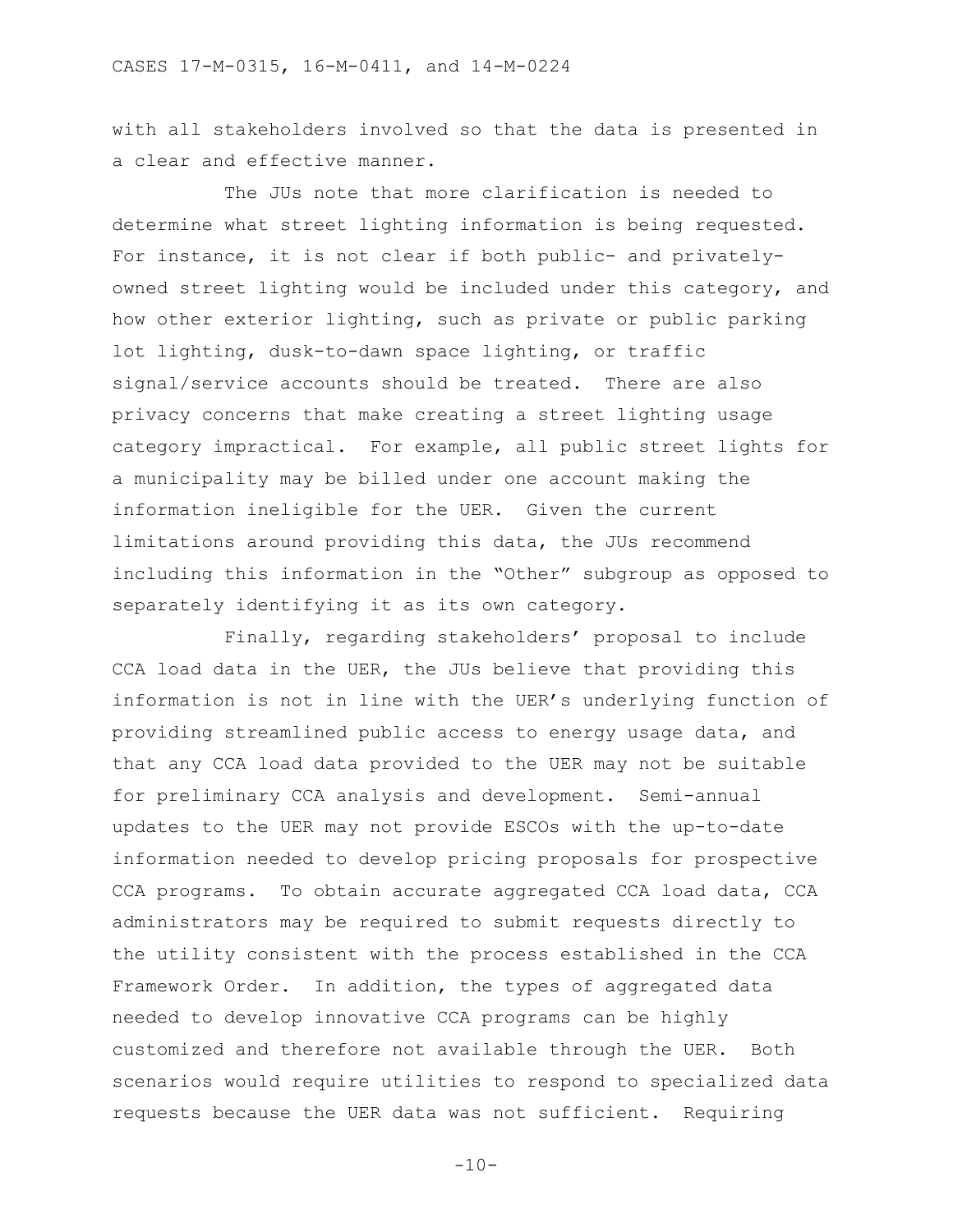utilities to develop CCA load data both for the UER and on an ad hoc or customized basis would be duplicative and will impose unnecessary costs that would be passed onto customers.

CAA commented that the UER is designed to accommodate data in "standard" geospatial layers. Therefore, CAA recommends that utilities report data across their full service territories in three layers including zip code, incorporated municipality, and county. More granular layers will have more failures, and less granular layers will have less failures. Reporting to standard layers is preferred over asking utilities to report at one granularity in one place and at another granularity someplace else.

The City comments that based on the purposes for which governmental agencies require utility data, combining data sets at a county level will not give these entities sufficient data granularity for policy making purposes, and thus recommends that this idea be rejected.

In reply comments CAA notes that the "small commercial" grouping is designed to include only CCA-eligible rate classes, and expresses concern that it may be too inconsistent to be valuable for long term planning and could confuse the public. CAA notes an example in which one time of use (TOU) rate class in one utility is CCA-eligible, but an equivalent rate class in another utility was not. Beyond inconsistency, CAA states it may be hard to use small commercial data to analyze energy trends against non-energy commercial demographics because those metrics do not define commercial in the same way.

To meet the UER's objective for long term planning, CAA recommends replacing the Residential (R), Small Commercial (SC), and Other categories with the conventional Residential (R), Commercial (C), and Industrial/Other (I) sectors. These

-11-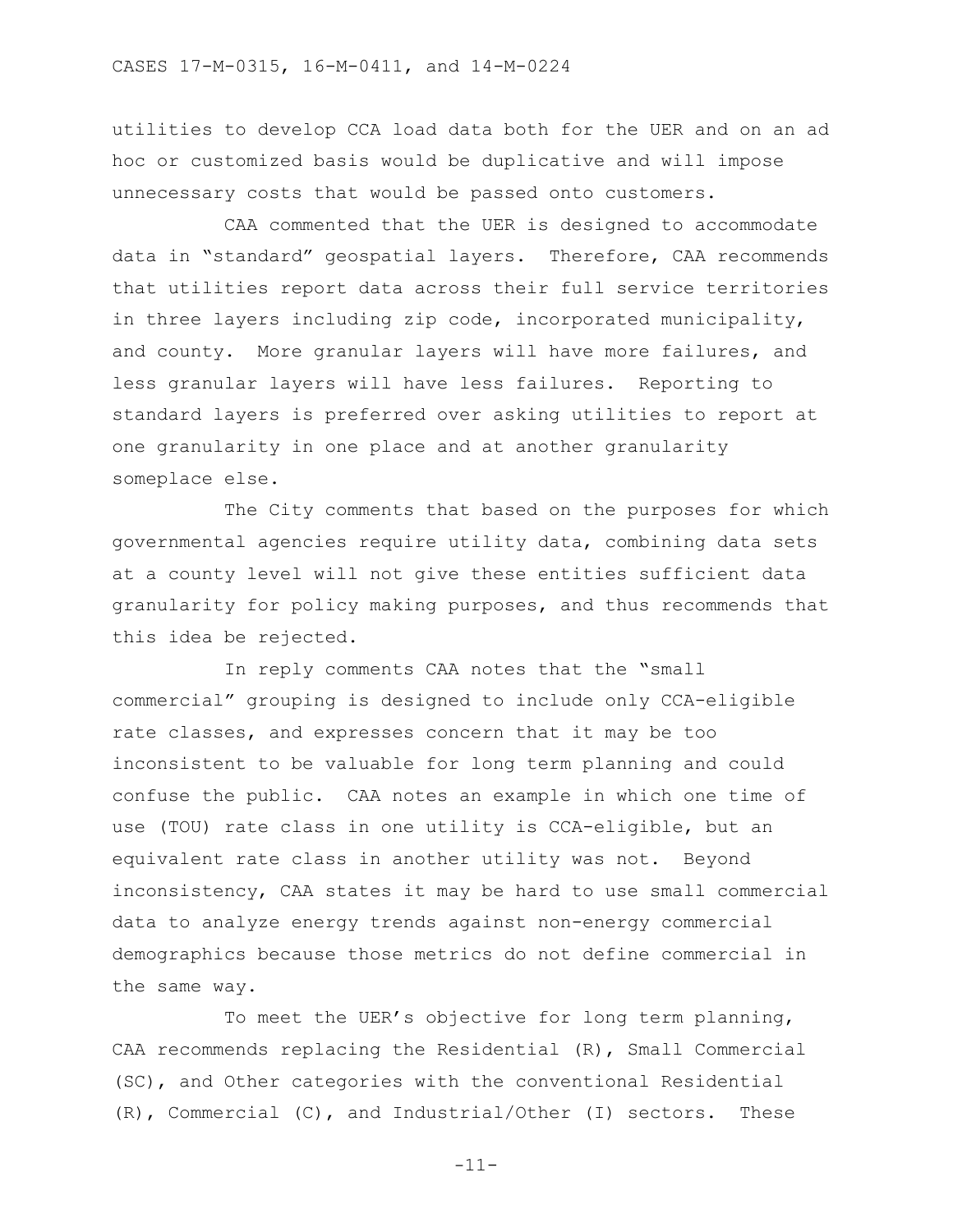macroeconomic classifications have long term roots in state and federal utility reporting, and CAA believes utilities will be more likely to report these consistently year over year. To support the CCA market, CAA would also include a grouping equivalent to what staff proposed as "R+SC" but called something like "Potential CCA-eligible load.

CAA believes that DER capacity (e.g., installed capacity by system size bucket) is important for the UER, as are many other energy metrics relevant to local government energy planning. For example, communities may include long term targets for DER capacity in a Comprehensive Plan and, therefore, be required by law to develop zoning rules to permit DERs in accordance with plan goals. Publishing DER capacity aligned geospatially around municipal boundaries, CAA claims, would help communities monitor progress. Additional datasets notwithstanding, CAA emphasizes there is value in moving forward now with limited data sets to learn how the UER process works and to work out kinks. New sets can be added later. The JUs recognized the importance of another metric, DER capacity, but questioned whether it should be included in the UER.

MEGA's reply comments address the methodology for accessing/combining datasets failing the adopted privacy screen. The aggregation methodology would be as follows:

- If 'other' bucket failed, roll into 'small commercial and other' bucket
- If 'small commercial and other' fail, roll into 'total' bucket
- If 'other' bucket passed, and 'small commercial' failed, roll 'small commercial' into 'small commercial and residential' bucket
- If 'other' bucket and 'small commercial' passed but residential failed, roll residential into 'small commercial and residential' bucket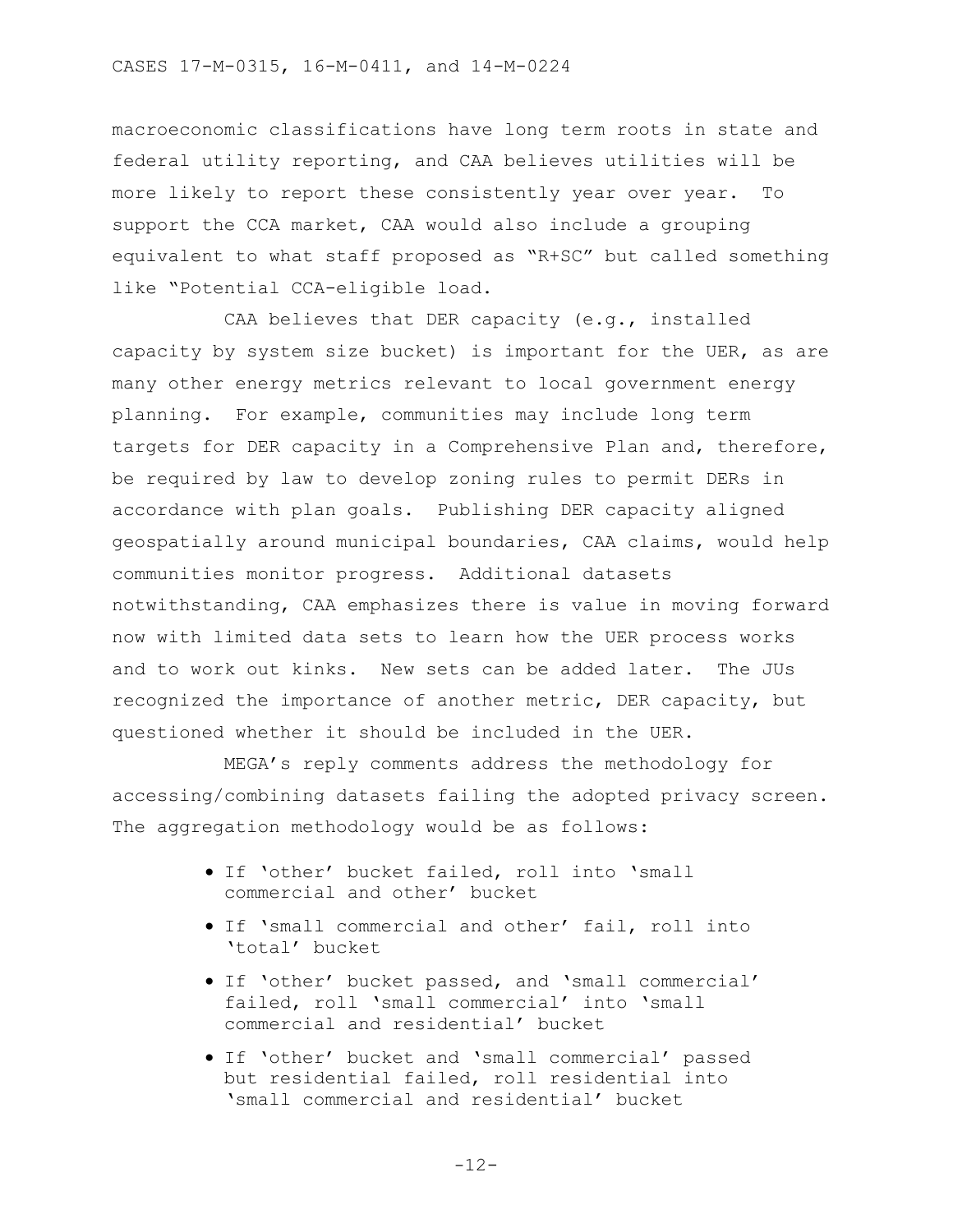• If 'small commercial and residential' fail, roll into 'total' bucket MEGA encourages the adoption of such an aggregation methodology for all data that fail the privacy screen.

MEGA also seeks to clarify some elements of the UER dataset. As currently proposed it is unclear if the 'APP Count' will be included in the 'CCA Eligible Customer Count.' As APPs could technically be considered a subset of CCA Eligible Customers it is important to clarify where and how they will be counted in the UER dataset. As a group of customers who historically have had less access to the distributed energy resources CCA intends to offer, with the Low-Income Order and efforts to include such customers in community distributed generation projects, municipal energy planners and APPs benefit from their inclusion in the UER.

Regarding the uploading of data into the UER, MEGA suggests the monthly UER data for the previous six months be uploaded every six months on a regular and predictable schedule. For reasons indicated by the JUs, MEGA notes that the currently proposed UER dataset does not provide the level of aggregated data required to price electric or gas supply for a CCA. Depending on the utility, there are customers included in the residential, small commercial or both buckets that are ineligible for opt-out enrollment through a CCA. Actual energy usage for the CCA opt-out eligible customers would be needed to provide pricing for a CCA. Alternatively, percentage of reported residential and small commercial load that is eligible for CCA opt-out treatment would accomplish the same goal.

MEGA agrees with the JUs that inclusion of both 'CCA Eligible Customer Count' and 'CCA Ineligible Customer Count for ESCO Served Customer or Customer with a Block' are somewhat redundant for CCA purposes, however they offer municipalities other value. Participation of customers with an ESCO impacts

 $-13-$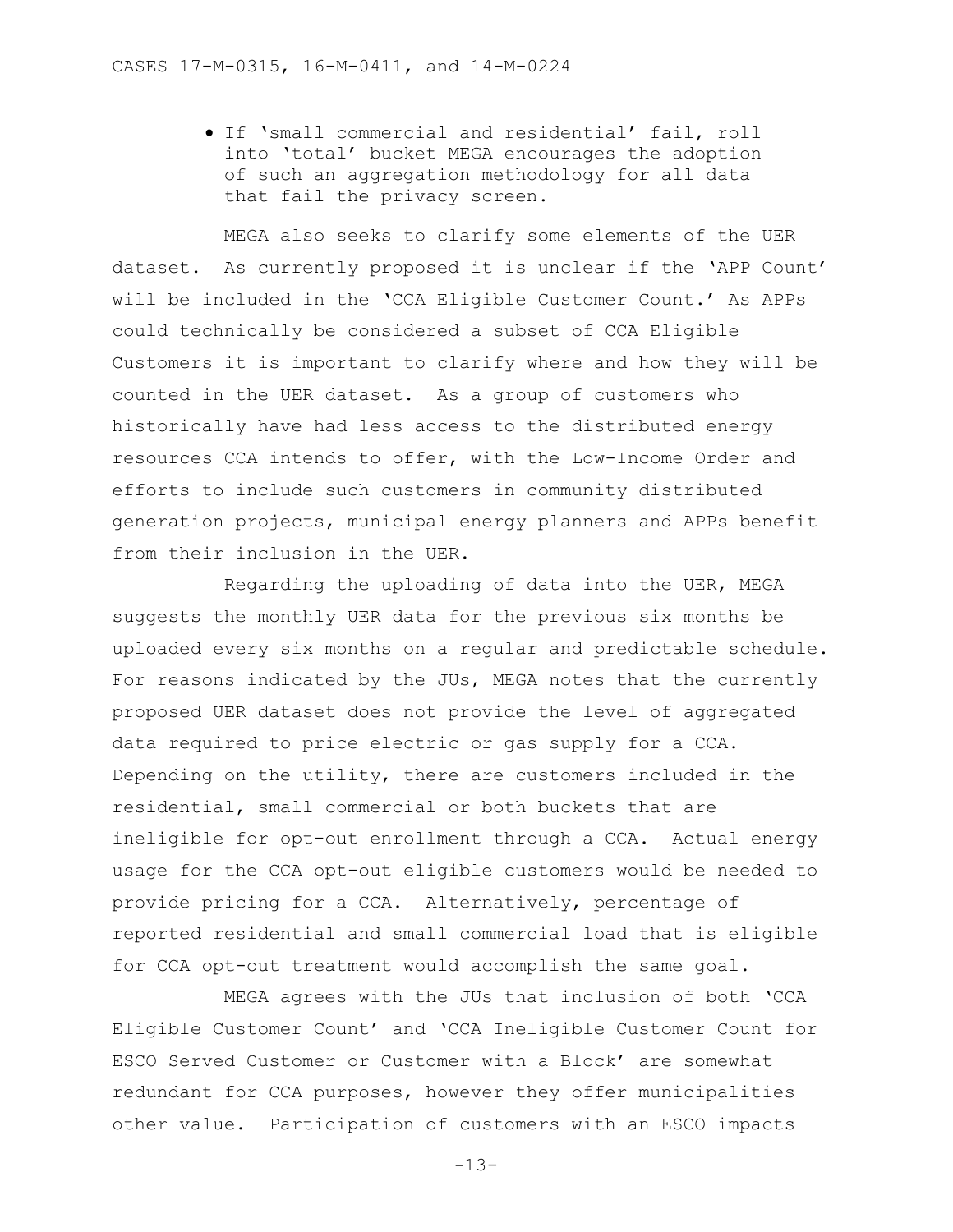both local gross receipts tax and sales tax collection for some municipalities. A simple count of ESCO served residential and small commercial customers provides additional understanding for those who levy these taxes as well as an additional tool to assess the impact of the implementation of new energy programs on such taxes. In addition, some communities have been hit harder than others with the predatory practices of unscrupulous ESCOs.

As municipalities and their partners develop and implement DER, MEGA notes unique and advanced data needs can likely be handled through portals being developed by the utilities in other proceedings. MEGA agrees with the JUs that 'DER load' would need to be more clearly defined before consideration of inclusion in the UER.

### Recalibration of Privacy Standard

 $\overline{\phantom{a}}$ 

The JUs recommend simple guidelines to evaluate stakeholder proposals for a 'recalibrated' privacy standard. First, the adopted privacy standard should consist of a two-part test: (1) a customer count threshold; and (2) usage percentage threshold. The two-part test is needed to protect customer privacy when either there are too few customers, or a large customer that may consider its usage information as proprietary is included in the aggregation. Second, though the JUs are not recommending a specific two-part aggregation standard, a customer count of two should not be adopted since it provides no protection of individual customer privacy. Third, the privacy standard adopted should be used consistently for all customer data aggregations with the exception of whole-building data, which the Commission has identified as a unique use case.<sup>12</sup>

<sup>12</sup> The Joint Utilities proposed a 4/50 privacy standard for aggregated whole-building data provided to building owners (or their agents) on June 7, 2017 in the DSIP Proceeding.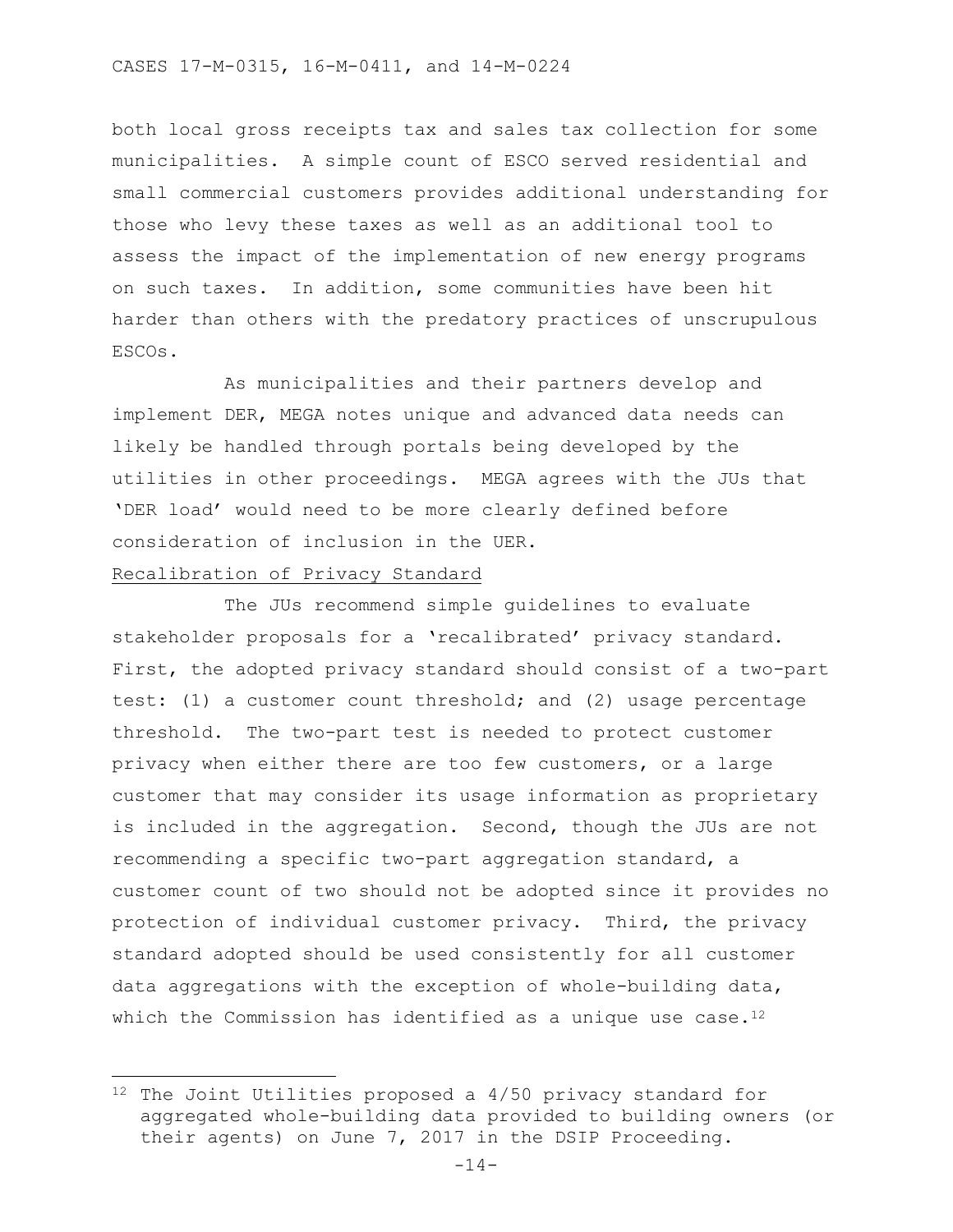CAA commented that it believes the 15/15 privacy standard should be made less strict as it eliminates too much data. The risk UER data poses to individual consumers is low compared to the public benefit of the data. While there is always theoretical risk, it is important to consider that unscreened community-scale energy data has been for years, and continues to be, disclosed with no consequences.

CAA recommends the following: Eliminate the 15/15 standard and adopt a 4/80 or 2/90 standard; or, alternatively, establish a "minimum" customer count threshold of 2 but permit utilities to increase the threshold at its discretion, and/or to redact specific accounts if they disclose when and why they are doing it; and further, allow utilities to modify UER reporting in response to privacy problems brought to their attention by redacting data from specific customers. This will reduce a utility's liability for UER data if they can point consumers to PSC policy that (1) acknowledges that the risk to consumers from UER data reporting was found to be low, and (2) creates a responsive path for utilities to cure privacy issues if they arise; and finally, adopt a position that there is no reason to screen public sector energy data aggregations at all. For example, a UER pilot set called Public Street Lighting fails even a 4/80 screen in most communities because public lighting districts are usually managed in one un-metered account paid by local taxpayers. Since each account would be publicly accessible through the municipality, there is no reason to protect aggregations of this kind of data.

Pointing to its initiatives to promote environmental policies, the City argued that there should be no privacy standard for governmental entities that will use utility usage data to promote public policy goals. In the commercial context, the City agrees that privacy standards and certain limitations

 $-15-$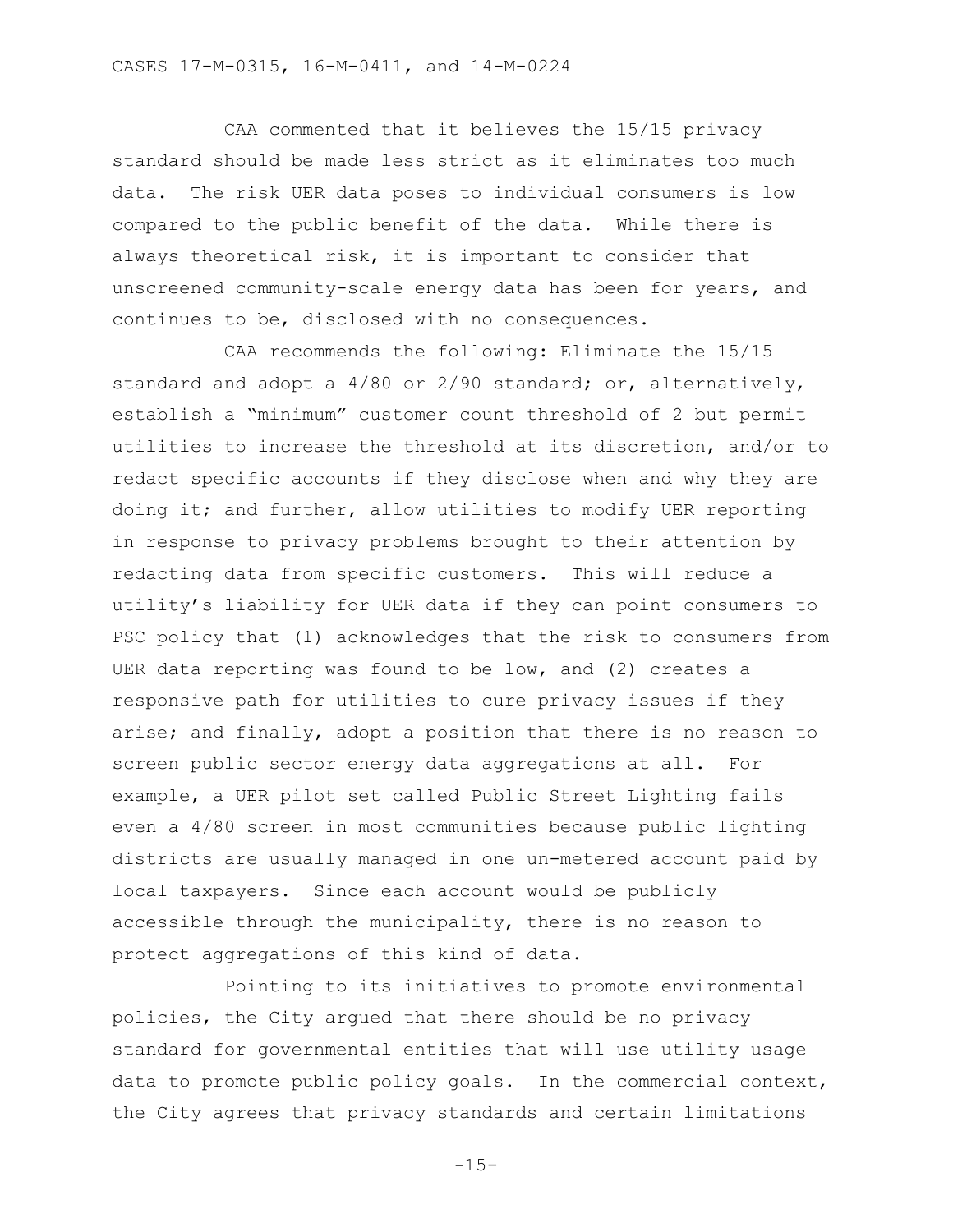on access are appropriate. However, these concerns do not apply, and consumers do not face the same risks, when data is provided to the City or another governmental entity that uses the data for furthering public policy goals. $13$ 

The City claims it requires access to energy information for a variety of environmental policy initiatives and goals. However, privacy standards such as those suggested by the JUs in the DSIP proceeding run the significant risk of preventing the City and other governmental entities from obtaining the comprehensive, granular data needed to advance their policy objectives. No privacy standard intended to protect customers should impede the City or any other municipality's ability to promote important public policy goals or to inform the development of further initiatives.

The City also observes that for buildings that fail the privacy screen, only the proposed exception for local benchmarking laws would enable them to access consumption data for their own buildings without the need to obtain the consent of individual tenants. However, in the City's notes there are approximately 900,000 buildings in New York City that are not subject to Local Law 84. Thus, the owners of these 900,000 buildings that fail even the 4/50 standard would be unable to access their buildings' data without first seeking tenant consent, which would pose a formidable administrative burden for building owners.

To meet its ambitious policy goals, the City urges the State to encourage building owners to monitor and improve building energy efficiency. By erecting artificial barriers such as overly restrictive privacy standards, the Commission

 $\overline{\phantom{a}}$ 

<sup>&</sup>lt;sup>13</sup> The City notes that its concerns about data access are shared by the New York State Energy Research and Development Authority (NYSERDA) and refers to a NYSERDA petition for data access filed December 6, 2017 in Case 14-M-0094.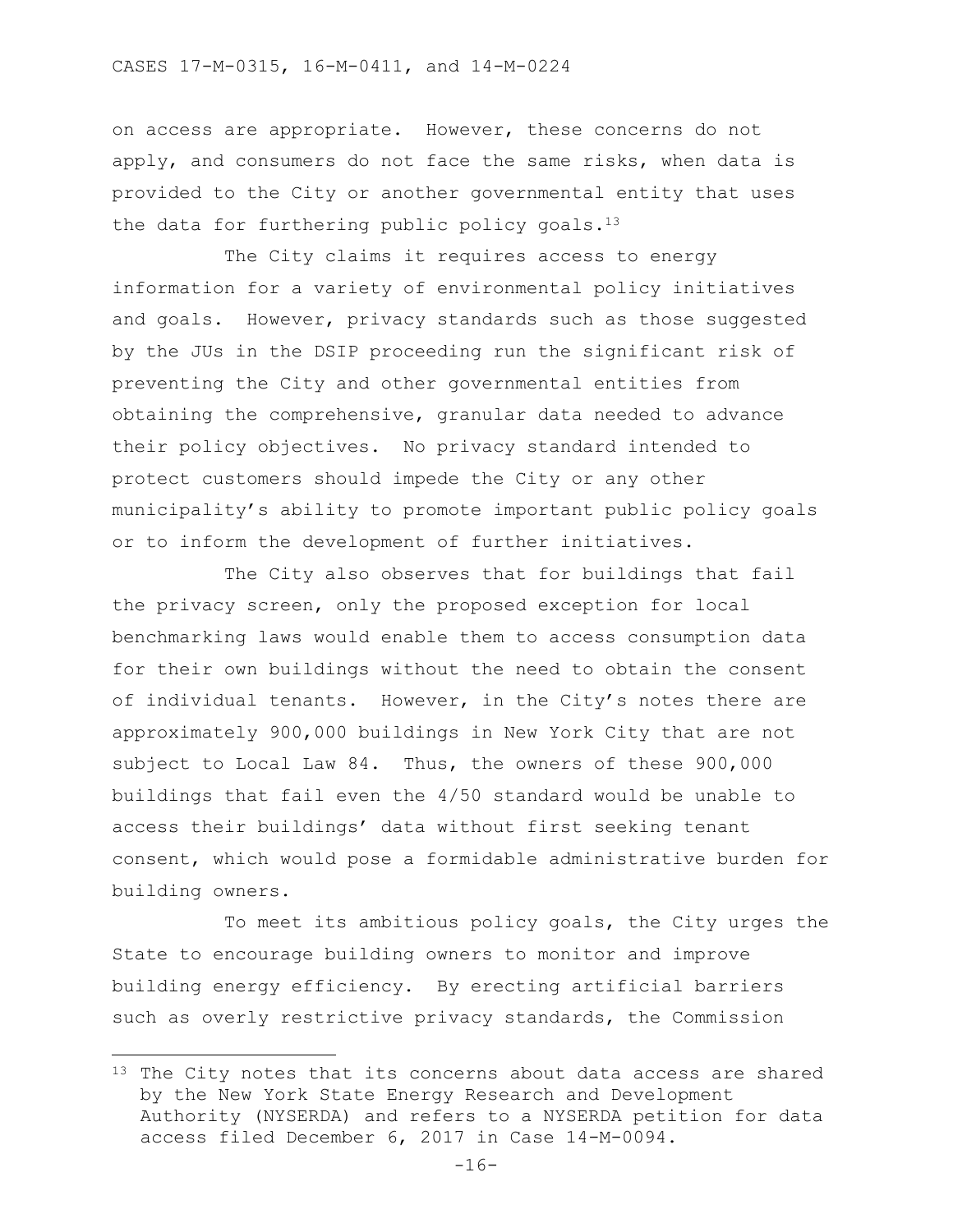will negatively impact the ability of building owners to benchmark their data and improve the efficiency of their buildings' energy usage. As a matter of public policy, the Commission should encourage such efforts by making data access easy for building owners, who are the primary entities which make investments or operating decisions that can reduce building energy consumption. Thus, the Commission should grant property owners unrestricted access to granular energy usage data related to their buildings.

In reply comments, the JUs recognize the importance of the availability of certain aggregated energy data that the City needs to meet its energy and environmental policy objectives. Nevertheless, the JUs strongly disagree with the City's assertion that a utility customer's right to privacy is superseded by the public policy needs of governmental entities or that customers would not have privacy concerns with their energy usage data being shared without consent with any governmental entity. The JUs note that the Commission has established a clear, long-standing policy that customer information should not be shared by the utility with third parties – including government authorities – without customer consent. They state that the Commission has carefully limited deviations from its policy by considering exceptions when the particular facts and circumstances of any instance involving third party access to customer data will dictate whether such access is appropriate, and claim the City Comments provide no evidence that the City's development and achievement of policy objectives are being or have been hampered by lack of access to customer-specific energy data.

Acknowledging delay in fulfilling the City's request in 2017 for energy usage data aggregated by zip code, the JUs note that Con Edison did promptly provide usage data aggregated

-17-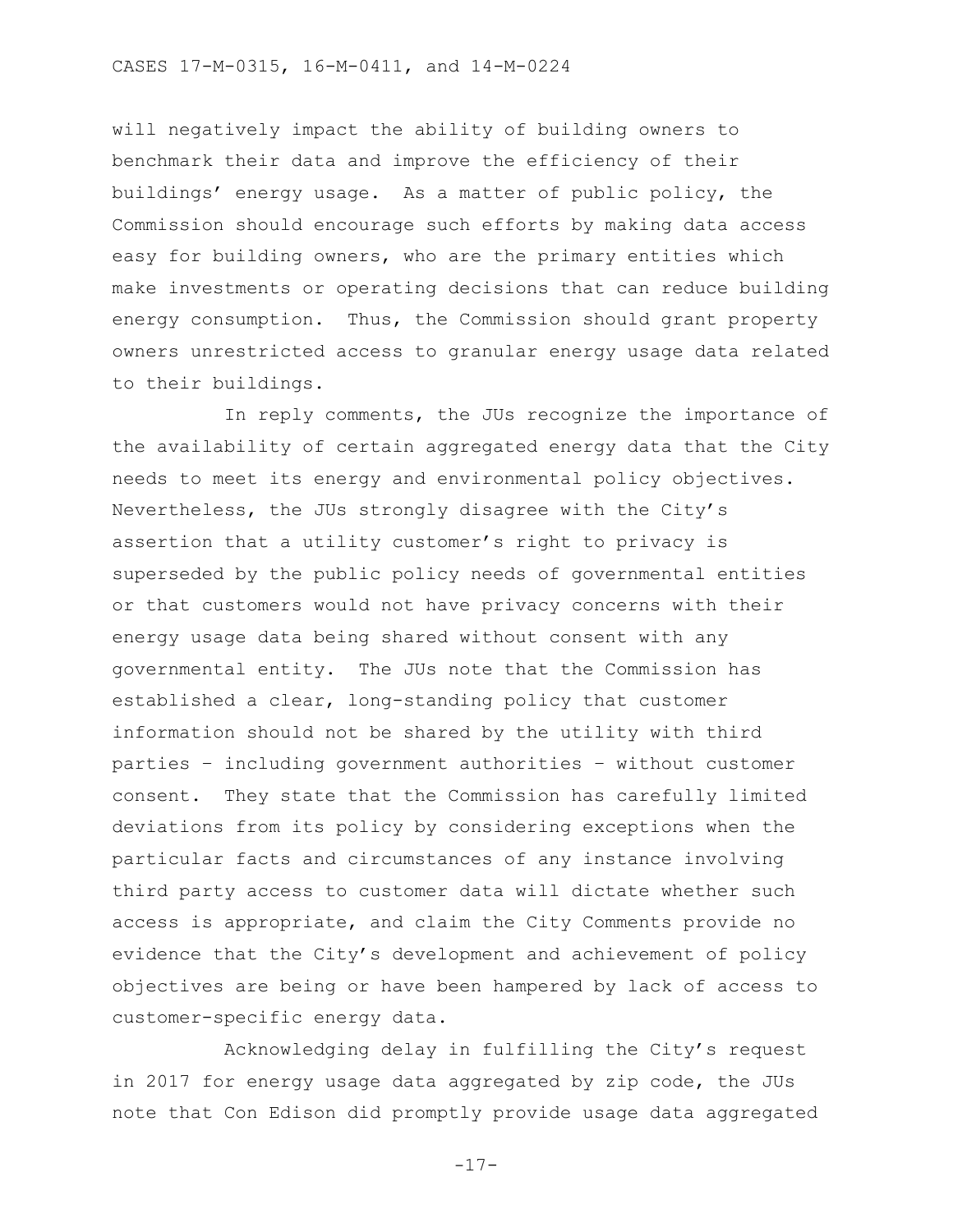at the municipal level to provide the City with sufficient information for its ongoing greenhouse gas benchmarking needs, while also complying with the Commission's current privacy standard. The JUs also note that Con Edison later provided the City with more granular data, aggregated at the zip code level, which passes the 15/15 aggregate privacy standard. In light of the City's past support for a UER tool populated with aggregated energy usage information, and given that the City Comments provide no concrete evidence that aggregated data subject to a less conservative privacy screen than the 15/15 standard is insufficient for the City's stated purposes, the City has not presented sufficient justification to deviate from the longstanding Commission policy protecting the confidentiality of customer information.

CPA does not endorse a particular privacy threshold, but agrees with the JU's proposal that the privacy standard should be a two-part test. CPA agrees that disclosure of unaggregated data to the City and NYSERDA, the only two such entities to request it so far, is appropriate, subject to appropriate confidentiality agreements to protect the data from disclosure under Freedom of Information laws. This does not necessarily imply that any governmental entity should have such unfettered access. Instead, CPA urges the Commission to specifically enumerate which governmental entities should receive access following an appropriate petition and comment process.

In opposing the City's proposal to provide unrestricted access to whole-building data, CPA states that to the extent a landlord seeks tenant usage data that does not meet a privacy standard to comply with benchmarking or other requirements, it is reasonable to require the landlord to obtain specific consent. CPA is opposed to providing customer-specific

-18-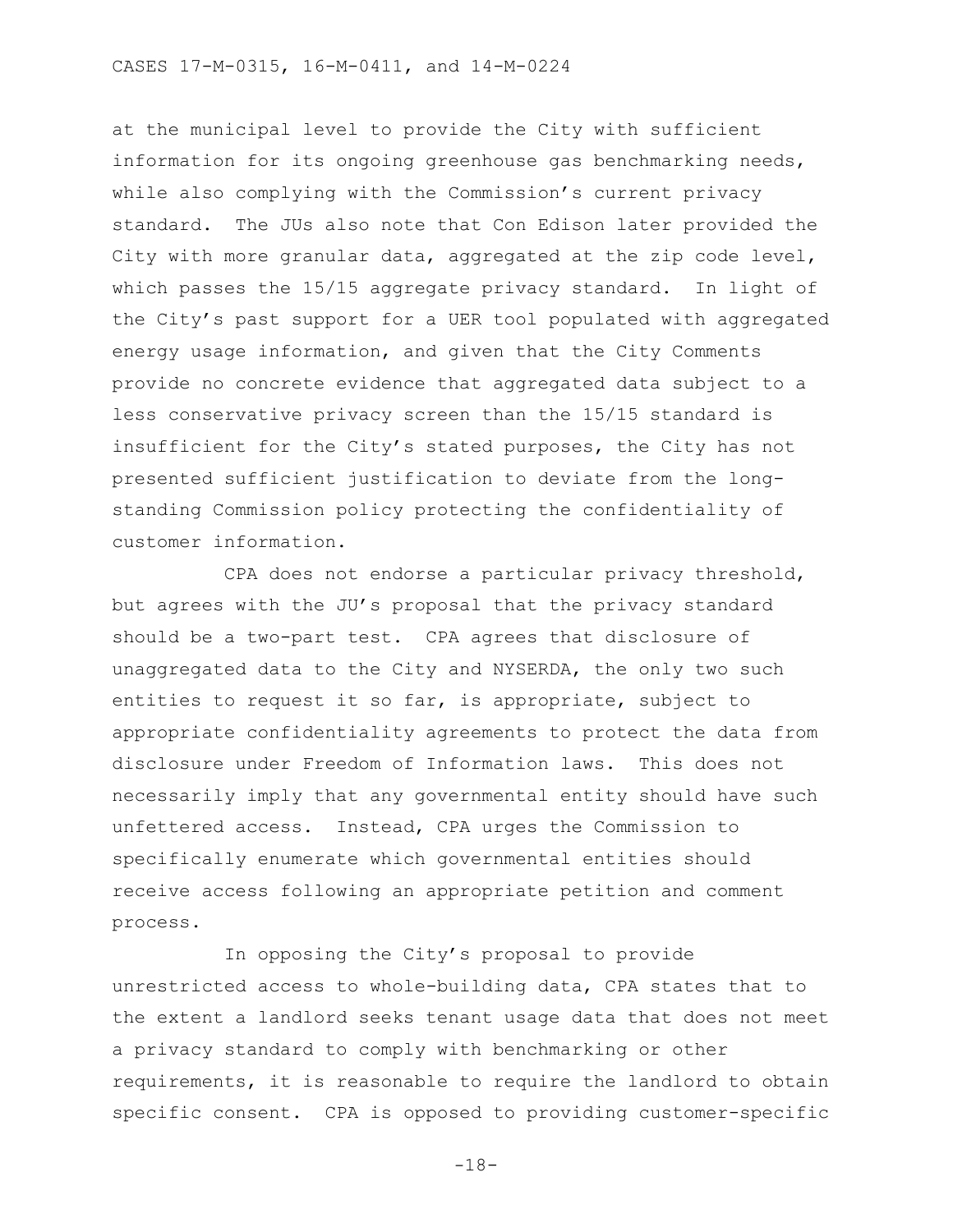usage data, or aggregated data that fails the applicable privacy standard to any non-governmental entity, whether it be a building owner, or a consultant or agent of an otherwise eligible party. CPA also objects to any governmental entity providing sensitive data to non-employees, such as contractors or consultants. CPA members view this data as incredibly sensitive and are skeptical that adequately protective agreements can or will be crafted. For that reason, CPA believes customer-specific data or aggregated data that fails to pass the data privacy standard, should not be disclosed to nongovernmental third parties without customer consent. While this may inconvenience such parties, customers' expectations of data privacy must take precedence.

In reply comments MEGA supports a privacy standard that makes aggregated data accessible to serve basic municipal energy planning, implementation and tracking. MEGA does not specifically advocate for either alternative proposed privacy standard, 6/40 or 4/50.

In reply comments the City expresses a preference for a less restrictive standard, such as 2/90 or 4/80, to the 15/15, as a less restrictive standard will provide significantly more access to data without exposing customers to undue risk. Notwithstanding this support, the City maintains the position that municipalities and other similarly situated government entities should not be subject to a privacy standard when seeking energy data for public policy purposes. The City also opposes CAA's proposal to give utilities discretion in applying privacy standards and claims the Commission is the only entity that should decide whether and how privacy standards are applied or modified.

-19-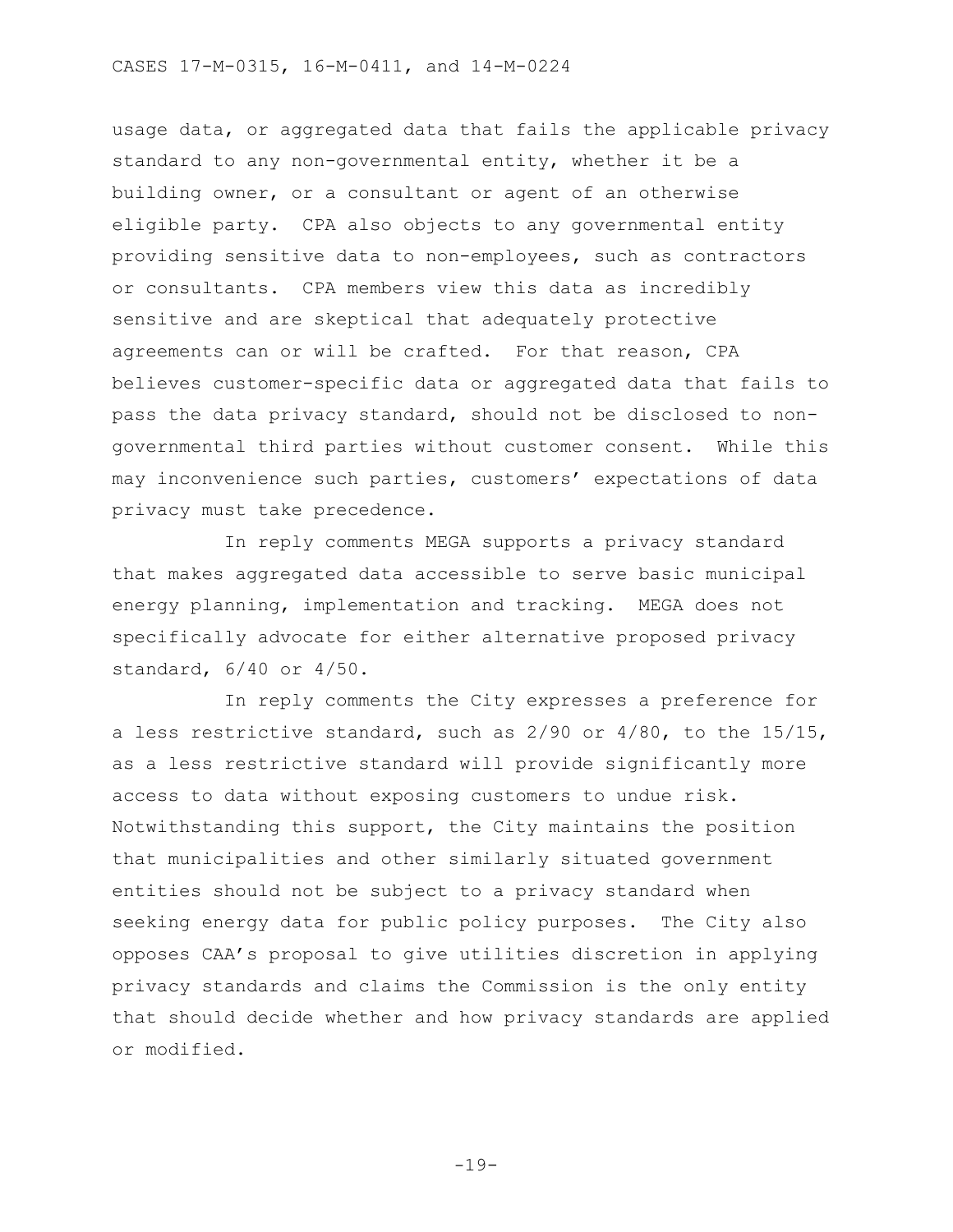#### Other Means of Making Data Available

The JUs commented that the third privacy method listed in the Notice suggests that certain third parties could obtain data that is otherwise excluded from the UER for privacy reasons by signing a Data Security Agreement (DSA) with the relevant utility. The JUs oppose allowing third parties access to data failing the applicable privacy screen, even if the third party is willing to sign a DSA, and claim that a data set failing a Commission-approved aggregated data standard should not be disclosed without explicit customer consent. This position, the JUs assert, is consistent with the Commission's CCA Framework Order with defined rules that require aggregated data to pass a privacy screen before it is made available to a CCA Administrator or municipality. The JUs also note that the Commission stated that "[t]he aggregated data provided by the utility is required to be sufficiently anonymized, pursuant to the CCA Framework Order, so that no information could identify any individual customer or its energy usage." Similarly, the DSIP Order stated that the Commission's aggregated data standard applies to CCAs, reinforcing the policy that if aggregated data fails to meet the Commission's privacy standard, the data should not be disclosed, even to a CCA administrator who has signed a DSA. Therefore, the JUs assert that allowing third parties to access data that fails to meet the applicable standard is inconsistent with established Commission policy and should not be permitted.

CAA is uncertain of the value of using DSAs, noting that municipalities (or CCA Administrators acting on their behalf) request community-aggregate data for public purpose. Presumably, that data would be disclosed in local energy plans or disclosed to the energy market to secure supply contracts. Since the data would need to be disclosed to be valuable, CAA

 $-20-$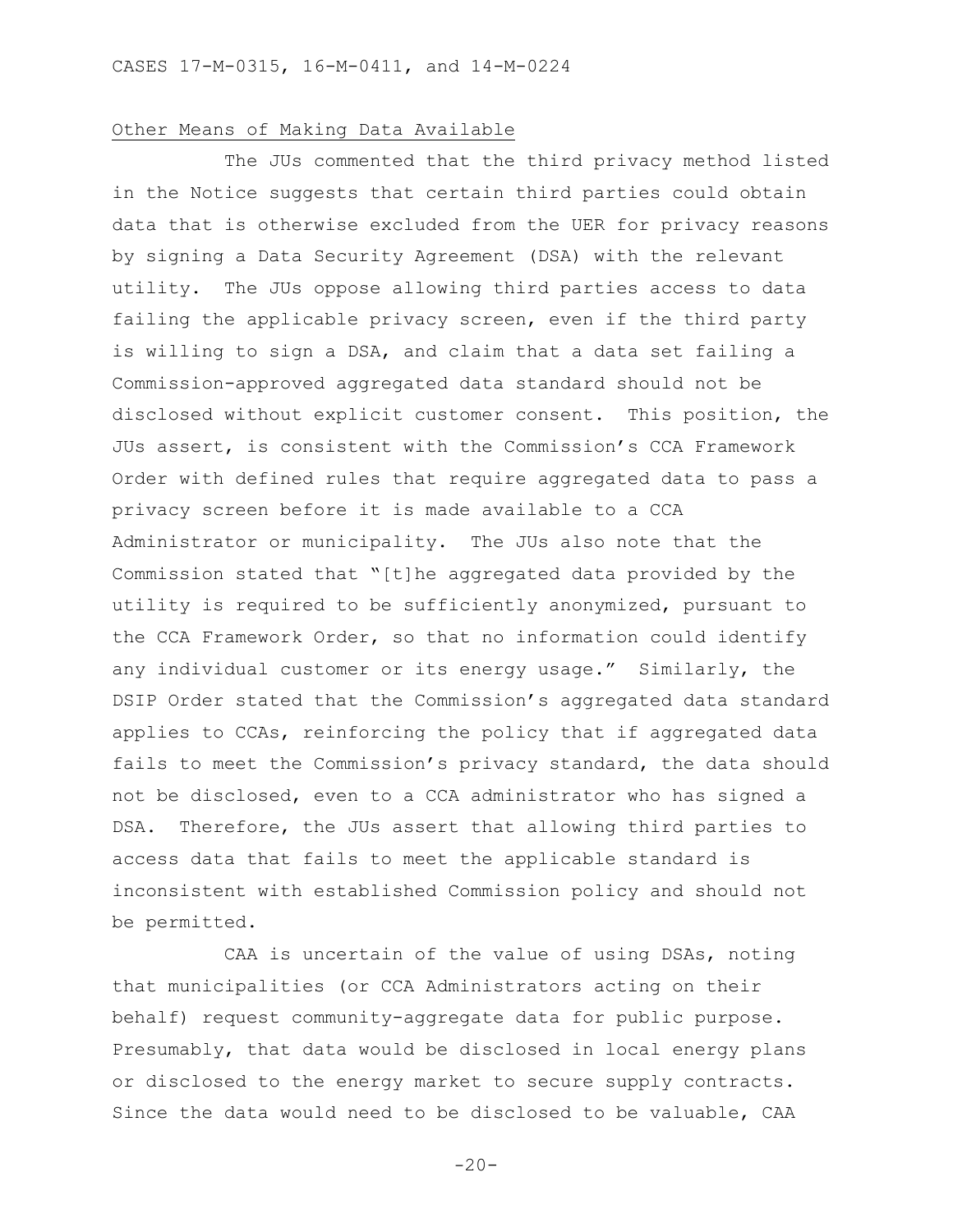questions whether use cases exist that justify providing limited-access to anyone. It is preferable to design CCA metrics for the UER specifically to ensure they pass privacy screens in virtually all cases.

The City commented that in addition to recalibrating the privacy standard the UER should be structured to create password protected accounts with differing levels (tiers) of data access, including access to data by governmental entities (and building owners for just their buildings) without privacy standards subject to Data Security Agreements. While the tiered approach is the City's preferred solution, obtaining the data directly from the utilities subject to a Data Security Agreement would be better than receiving only the limited information that would be available under the Proposed Privacy Standard.

The JUs replied to the City's proposal to have the UER established with tiered access including access to password protected accounts with confidential data. According to the JUs, under the City's proposal the UER would hold millions of account-specific customer records that could be accessed, filtered, and categorized at will by a variety of third parties. The JUs claim this recommendation, to essentially have all the utilities populate customer-specific energy usage information into the UER, is far afield of what the City has already stated it supports – an online portal for aggregated data. Moreover, assuming arguendo that the City's recommendation can be viewed as an approach to providing aggregated, community-level planning data, the JUs argue it is unrealistic, would be time and resource-intensive to implement, and is contrary to the primary objective of the UER, which the Commission described as "an online platform designed to offer streamlined public access to aggregated customer load data for electric and natural gas, segmented by customer type and by municipality. For these

-21-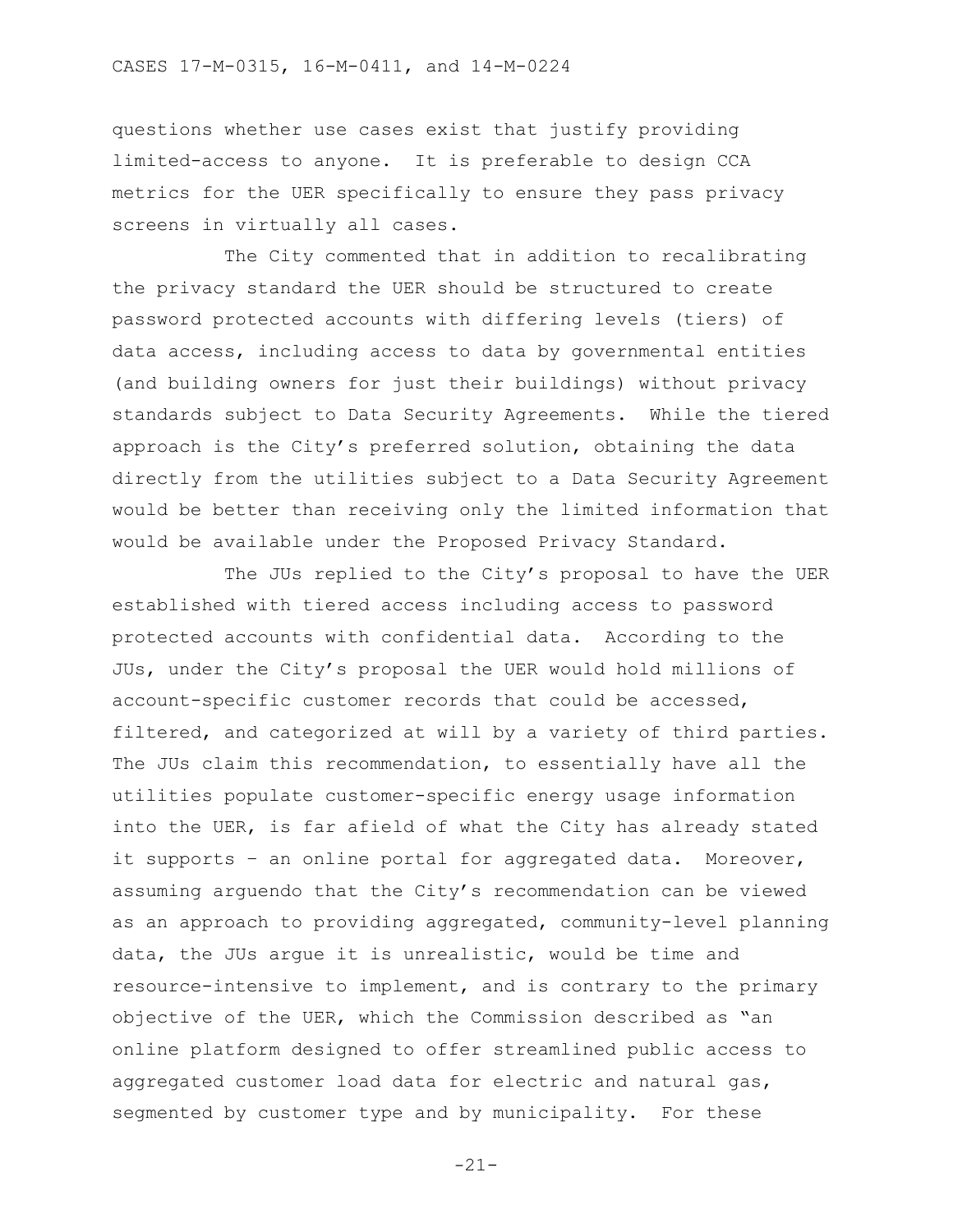reasons, the City's recommendation to change course on development of the UER should be dismissed.

The JUs also replied that the Notice seeks comments on appropriate privacy standards for data aggregations that cover broad geographic areas (e.g., municipal or zip code-level data), and specifically states that the Commission is seeking input in response to the State's experience in developing a UER tool to house community-level energy data. The Notice does not address issues related to the Jus' provision of aggregated wholebuilding data, which the Commission indicated in the DSIP Order is a unique use case for which a "less restrictive standard" should apply. There remain open a number of issues related to building-level aggregations in the DSIP Proceeding, and the Commission has not yet acted on the JUs' proposal for a separate 4/50 privacy standard for whole-building aggregated data. It is therefore unclear why the City chose to include issues related to aggregated whole-building data in the context of communitylevel aggregations.

The JUs also note that the City Comments on building data seem to erroneously conflate the JUs' ability to provide community-level data with the provision of aggregated wholebuilding data. The JUs agree that aggregating customers into groups based on simple, standardized factors such as zip code or municipal tax identification code is a manageable exercise, and well worth pursuing in light of the State's REV initiative and local energy planning efforts. However, creating aggregated whole-building data sets is much more complex because, among other things, it requires that utilities first coordinate closely with each municipality in their service territory to confirm building information (e.g., block and lot numbers), and then update customer information systems to associate this information with individual customer accounts (to the extent a

-22-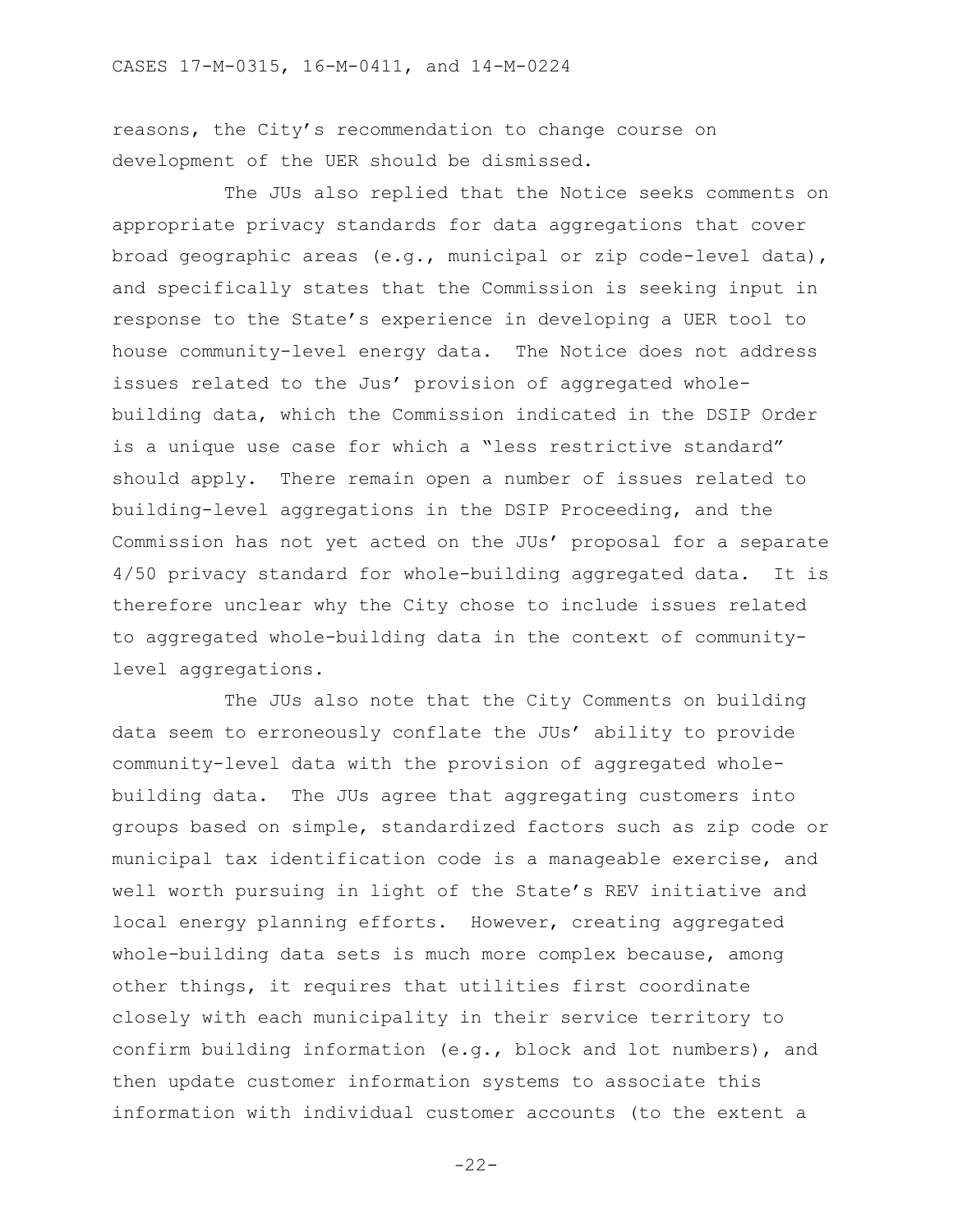utility does not already maintain and periodically review this information). It is, therefore, unreasonable to assume that all of the JUs would be able to standardize and then provide to one or more third parties building usage data for all buildings in New York State without incurring substantial "administrative burdens."

Beyond the issues of scope and feasibility, the JUs disagree with the City's position that "building owners and their agents who will use the data for benchmarking and energy efficiency purposes should not be subject to a privacy standard." The JUs find it troubling that the City would presume that potential threats to tenants' privacy vanish if a building owner or landlord simply promises to use whole-building information for a narrow set of purposes related to public policy goals. This is of particular concern in the parts of the State where advanced metering infrastructure (AMI) technology is being implemented, because granular usage information can be used to ascertain a person's presence in a dwelling. The JUs highlight that the Commission is "keenly aware of the 'risk of souring public perception regarding the management of sensitive customer data – even if a breach of security or improper use of the information does not occur." Allowing landlords to obtain building usage information for two or fewer tenants without the tenants' consent is precisely the type of situation where the Commission, utilities, and third parties run the risk of losing customers' trust. Further, it is reasonable to expect a landlord to be able to work with a small number of tenants in order to obtain access to their private information. The JUs therefore agree with the Commission's policy that it is imperative that all third parties respect "customers' reasonable expectations of privacy, security and control over access to…energy-usage data," and encourage the Commission to reject

-23-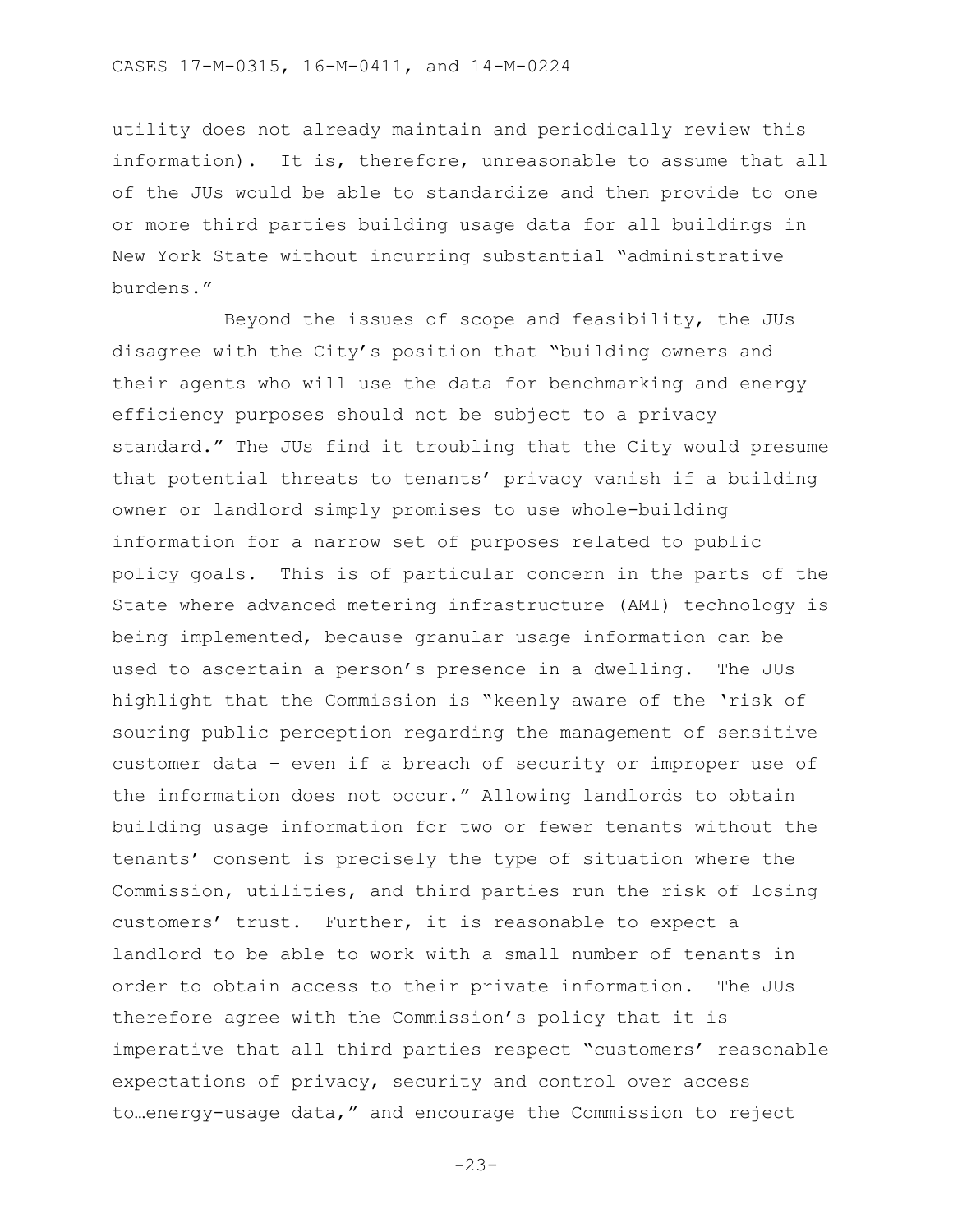the City's proposal that tenants' right to privacy be waived in the interest of building benchmarking and energy efficiency goals.

In reply comments, CAA and MEGA urge the Commission to establish an annual or biennial process for refining the UER.

#### DISCUSSION

Making community-based energy consumption data more readily available for local planning, market research and CCA development will help to foster increased awareness of energy consumption patterns and promote actions to adopt more efficient and cleaner energy use patterns and strategies. The Commission supports the development of the UER and approves its implementation.

The Commission first addresses the privacy standards that will be applied to the UER. In balancing the benefits of making more anonymized, aggregated energy data available while maintaining customer privacy, the Commission will not modify the existing 15/15 standard as applied to the Residential grouping in light of the low failure rates (roughly 4-7% of trialed tax districts) for the Residential grouping. If the application of the 15/15 standard becomes a barrier to data availability, the Commission is open to revisiting this standard. The Commission adopts a 6/40 standard for the Small Commercial and Other groupings. This standard will reduce the rate of failures significantly (to roughly 10% for Small Commercial, although the

 $-24-$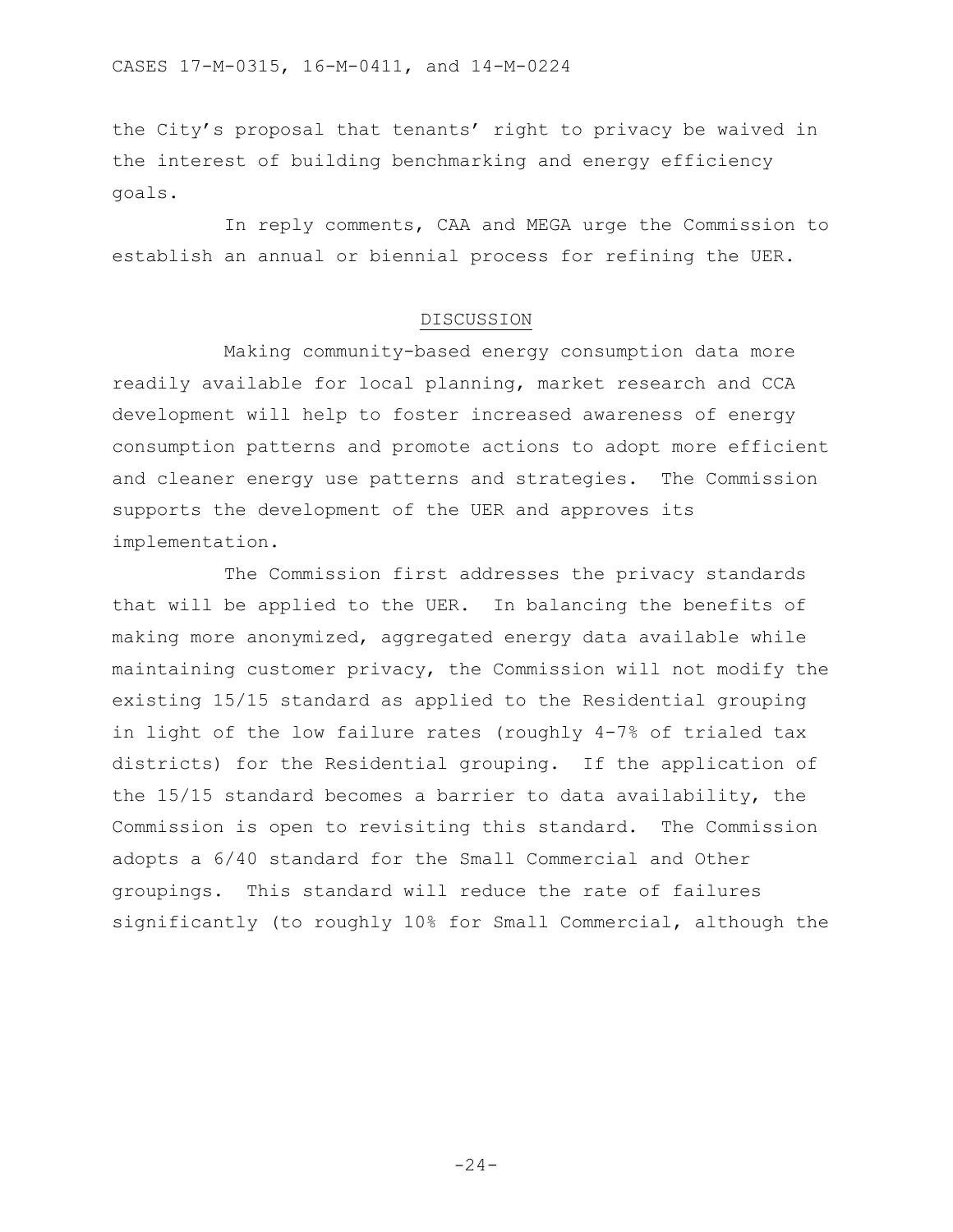failure rates for Other remain high) while still offering a large enough aggregation to avoid revealing individual usage. $14$ 

The Commission declines to adopt the City's request for unrestricted access to energy data. The UER will make significant amounts of data available and the City has not sufficiently justified the need for further access at this time, particularly considering the privacy concerns at issue. The Commission also declines to adopt proposals for less restrictive standards, absent a better demonstration of need and the sufficiency of the consumer protection offered by those standards. The proposal to afford the utilities the discretion to modify the threshold is also not adopted, as the balancing of the value of the data and the need for customer protections is a role for the Commission, rather than individual businesses. Finally, issues concerning whole-building data were not the focus of this notice and comment process and will be addressed in a separate Commission order.

The Commission next addresses the particulars of the UER datasets. The UER datasets proposed in the Notice attempt to strike a balance between producing useful information to a variety of potential data users (local government planners, CCA developers and researchers), while avoiding introducing undue administrative burdens. With these dual goals in mind, the Commission finds that the proposed UER datasets are a viable starting point for the initiation of the UER, subject to modifications.

 $\overline{a}$ 

<sup>14</sup> A 2014 Pacific Northwest National Laboratory study of commercial buildings found that the greatest improvements in privacy protection take place as aggregation thresholds increase from two to six meters. Commercial Building Tenant Energy Usage Data Aggregation and Privacy (October 2014), prepared for the U.S. Department of Energy (PNNL-23786).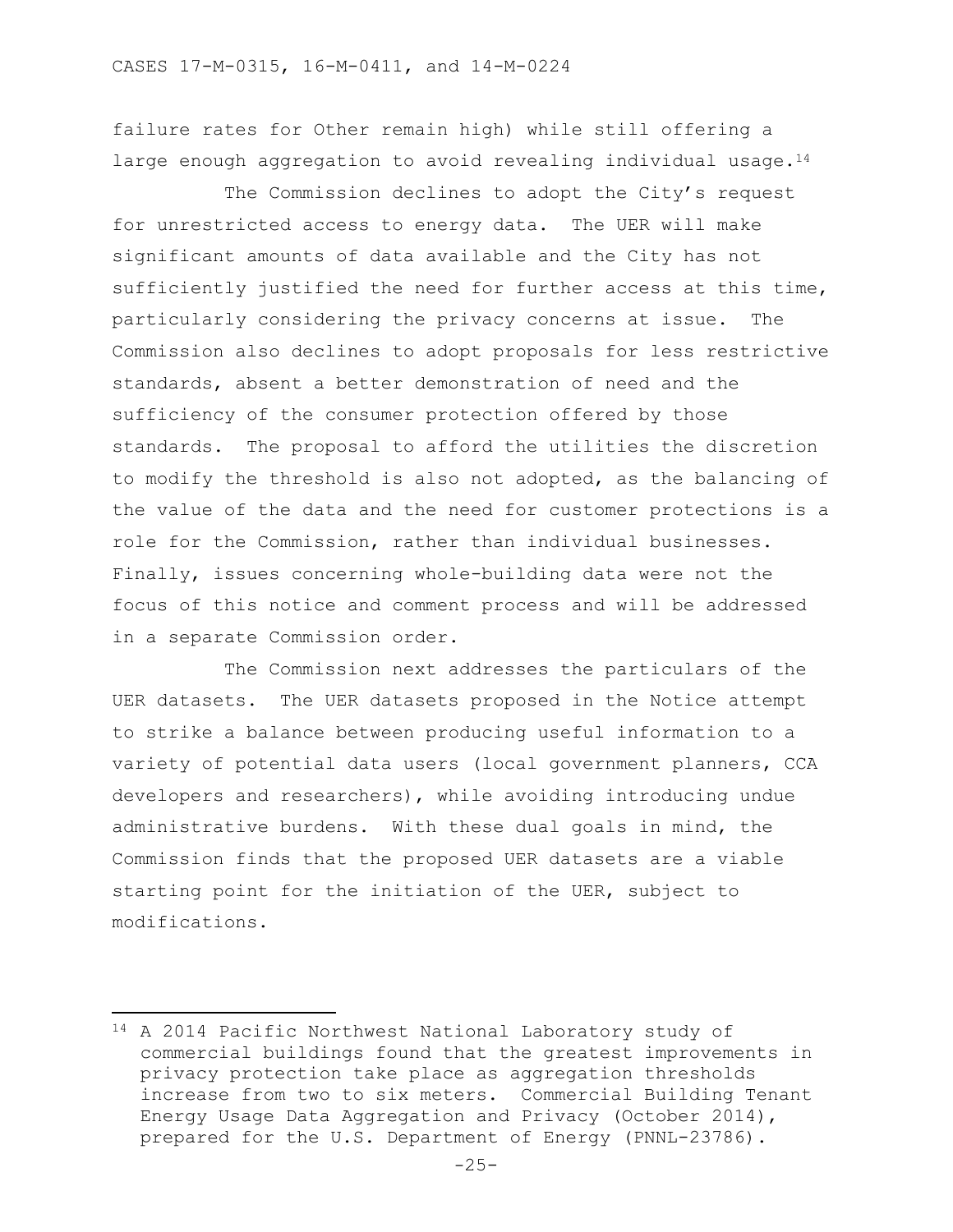In terms of geospatial layers, the utilities should be prepared to report data across their service territories in three layers, including zip code, incorporated municipality, and county. The UER will only collect and display zip code level data for New York City, and for the rest of the State will focus on reporting incorporated municipality level data. While it is not clear that county-level data will commonly be used, it is useful to accommodate data in standard geospatial layers so that the data in the UER can be combined into county layers if that proves to be a useful display.

The rate class groupings of Residential, Small Commercial, and Other as described in Appendix B are designed to enable local planners to see the entire energy picture, while also enabling local planners and CCA developers, as well as energy efficiency and DER market participants, to gain insights into energy efficiency and clean energy opportunities in the mass market. While the Other grouping accounts for a significant portion of overall energy load for electricity load for Con Edison, O&R, NYSEG and RG&E, most of that load consists of demand service to large, sophisticated commercial/industrial users. The utility service classes in this grouping do not readily differentiate commercial from industrial users. That group also experiences high failure rates even under the less restrictive 6/40 privacy standard adopted herein. Thus, breaking down the Other category into its component parts, as proposed in reply comments, would serve no clear end and is vulnerable to increased failure rates. For these reasons, the proposed groupings are adopted without modification.

In addition to reporting total load for each rate grouping, the December 15, 2017 Notice proposed having the following customer count data be reported to the UER for Residential and Small Commercial groups: total customer count,

-26-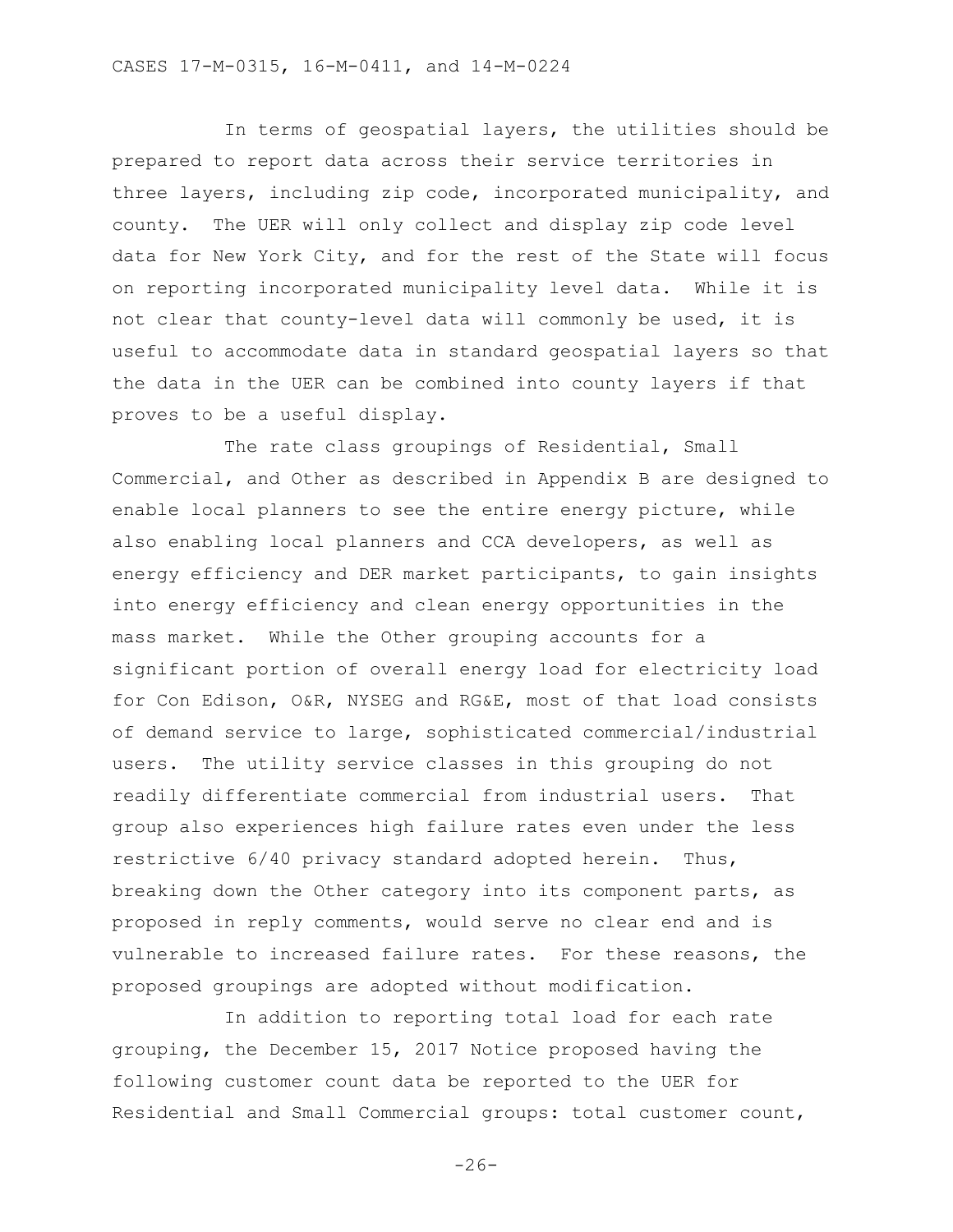CCA eligible customer count, count of customers served by an ESCO or with a block on their account, count of TOU customers, and APP count. For the Other grouping, total customer count would be reported to the UER.

To clarify and simplify the account datasets, the Commission will direct the following items be reported to the UER for the Residential and Small Commercial grouping: total customer count and count of customers ineligible for CCA (including customers served by ESCOs, customers with a block on their account, and customers ineligible for any other reason, e.g., TOU customers not eligible for CCA). We will not require reporting of APP counts as this information is sensitive and specific to the particular CCA programs that may be developed. CCA administrators can obtain information concerning APP counts directly from utilities in connection with specific CCA programs. APPs will be included in the total customer count and will not be presumed to be ineligible for CCA.

The Commission does not adopt the proposal to report CCA-eligible load to the UER. The total load and the number of customer accounts eligible for CCA will be available to help gauge the potential for productive CCA development. Specific CCA load data can be obtained directly from utilities as described in the CCA Framework Order and CCA Data Order.<sup>15</sup>

The Commission declines to adopt the proposals to have DER data reported to the UER at this time. DER data, in the form of initial hosting capacity and interconnection queue data, are already available through DPS and electric utilities' websites. Future revisions to the existing hosting capacity maps, providing more granular and accurate DER data is expected as part of the DSIP proceeding. DER reporting has not been sufficiently refined in the context of the UER.

 $\overline{\phantom{a}}$ 

<sup>15</sup> Case 14-M-0224, supra, CCA Framework Order and CCA Data Order.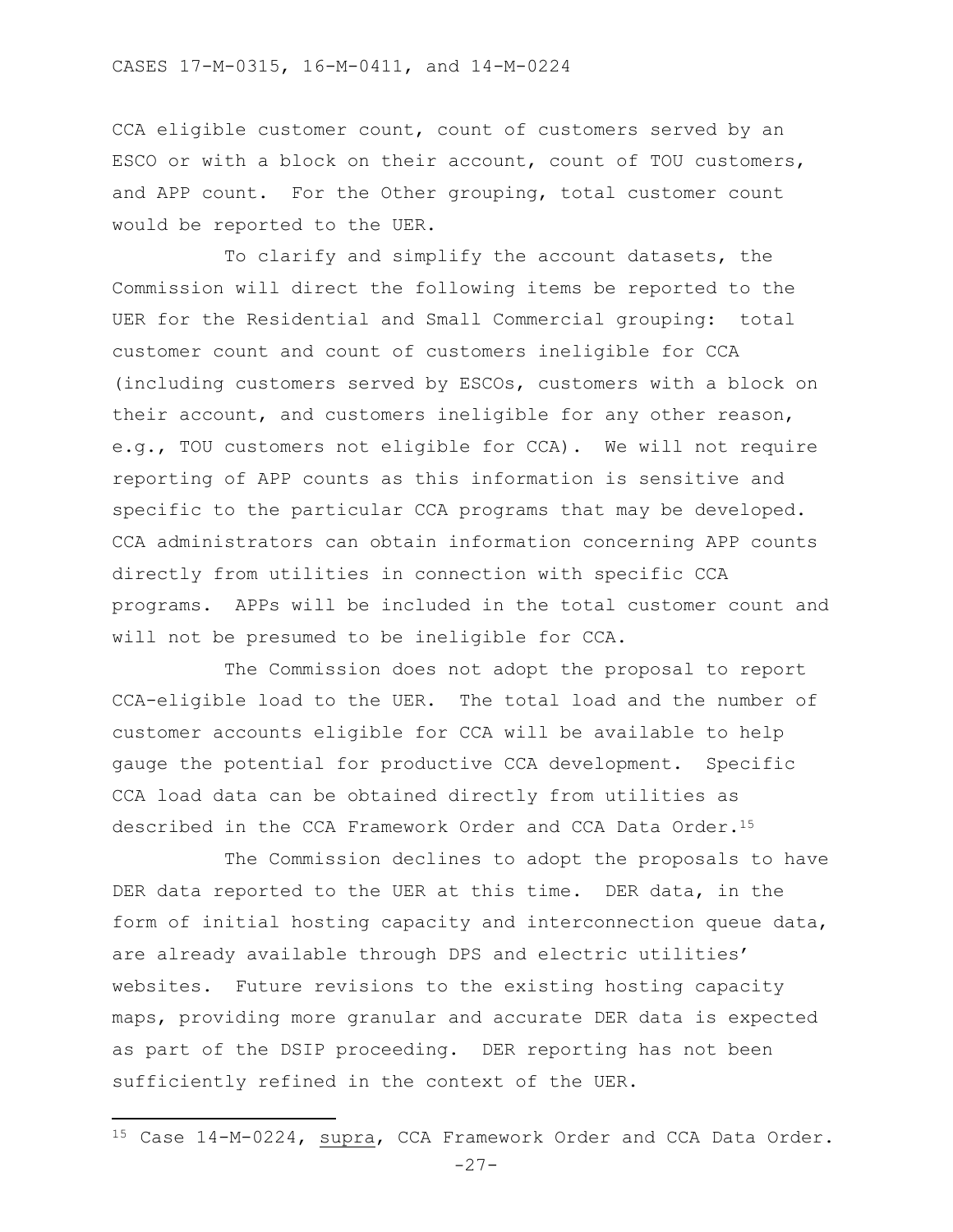In terms of aggregation methodology in the event datasets at each geospatial layer do not pass the privacy screen, the Commission adopts the aggregation methodology proposed by MEGA, as follows:

- If 'other' bucket fails, it will be rolled into 'small commercial and other' bucket;
- If 'small commercial and other' bucket fails, it will be rolled into 'total' bucket;
- If 'other' bucket passes and 'small commercial' bucket fails, 'small commercial' bucket will be rolled into 'small commercial and residential' bucket;
- If 'other' bucket and 'small commercial' bucket passes but 'residential' bucket fails, 'residential' bucket will be rolled into 'small commercial and residential' bucket;
- If 'small commercial and residential' bucket fails, it will be rolled into 'total' bucket.

Finally, the Commission agrees that the UER as approved here is a starting point. Data reporting issues will evolve and the reporting parameters for the UER may need to be refined. The Commission expects Department Staff and NYSERDA to convene a stakeholder input process during the first year of operation and file a report the following year with the Commission on the progress of the UER's operations, including the demand for and uses and benefits of the UER data, as well as the need for possible refinements.

#### CONCLUSION

The Utility Energy Registry (UER) is adopted as a vehicle for providing streamlined access to anonymized aggregated community-level energy data and the utilities are directed to upload the datasets described in this Order and Appendices A and B to this Order semi-annually to the UER for

-28-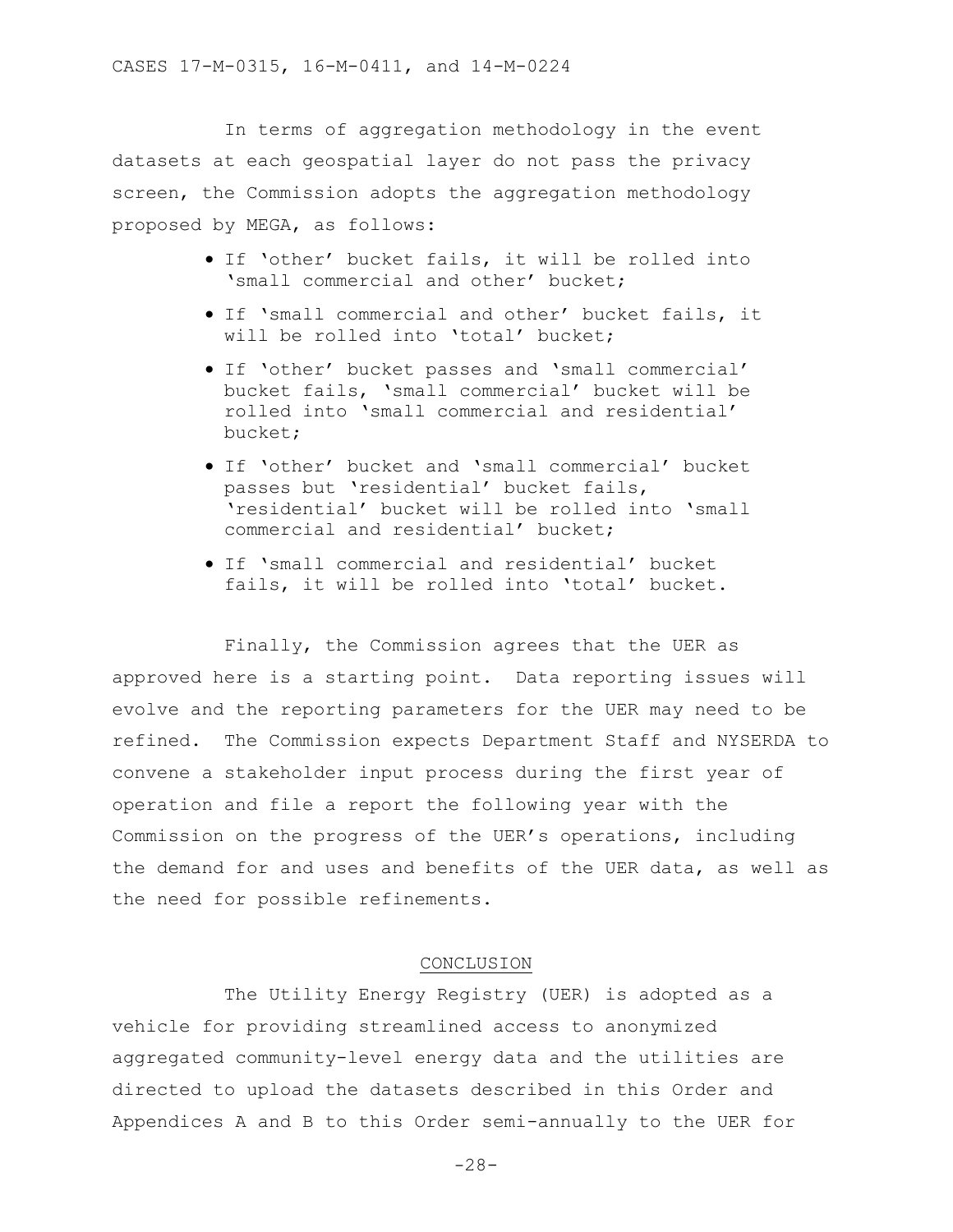publication subject to the privacy screens adopted in this Order. The initial upload will be provided to the UER 30 days after the end of June 2018 and will comprise the two 2016 semiannual periods, the two 2017 semi-annual periods, and January – June 2018. Each succeeding semi-annual period will be reported 30 after the period.

#### The Commission orders:

1. Consolidated Edison Company of New York, Inc., Orange and Rockland Utilities, Inc., Central Hudson Gas & Electric Corporation, National Fuel Gas Distribution Corporation, The Brooklyn Union Gas Company d/b/a National Grid NY, KeySpan Gas East Corporation d/b/a National Grid, Niagara Mohawk Power Corporation d/b/a National Grid, New York State Electric & Gas Corporation, and Rochester Gas and Electric Corporation are directed to upload the datasets described in this Order and Appendix A to this Order every 6 months (January to June and July to December) within 30 days of the close of each semi-annual period to the Utility Energy Registry for publication subject to the privacy screens adopted in this Order.

2. In the Secretary's sole discretion, the deadlines set forth in this order may be extended. Any request for an extension must be in writing, must include a justification for the extension, and must be filed at least one day prior to the affected deadline.

3. These proceedings are continued.

By the Commission,

(SIGNED) KATHLEEN H. BURGESS Secretary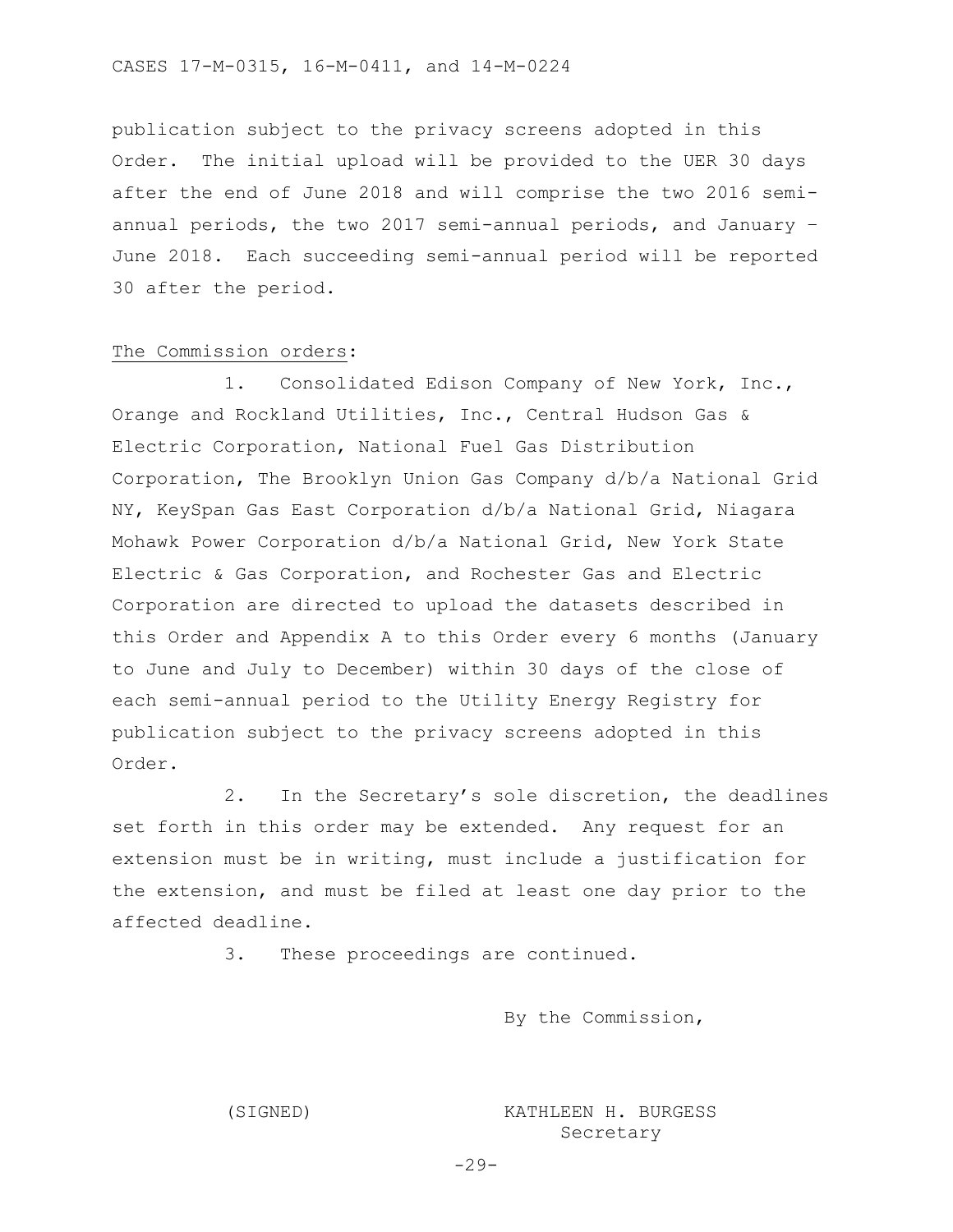#### UER GROUPINGS AND DATASETS

Each of the Joint Utilities must report to the New York State Energy Research Development Authority (NYSERDA) consistent with the UER Order the following anonymized and aggregated data for each zip code (New York City only), incorporated municipality, and county for service classes grouped into three UER groupings: Residential, Small Commercial and Other, consistent with Appendix B, subject to aggregation standards of 15/15 for Residential, and 6/40 for Small Commercial and Other. The Joint Utilities will upload the following data every 6 months (January to June and July to December) within 30 days of the close of each semi-annual period:

- Total Load
- ICAP Tag (Residential and Small Commercial)
- Customer Counts
	- o For Other group total customer count (billing accounts) at end of reporting period.
	- o For Residential and Small Commercial groups: 1) total number of accounts, and 2) number of accounts ineligible for CCA.

Each reporting utility shall identify the Service Classes that comprise each UER grouping.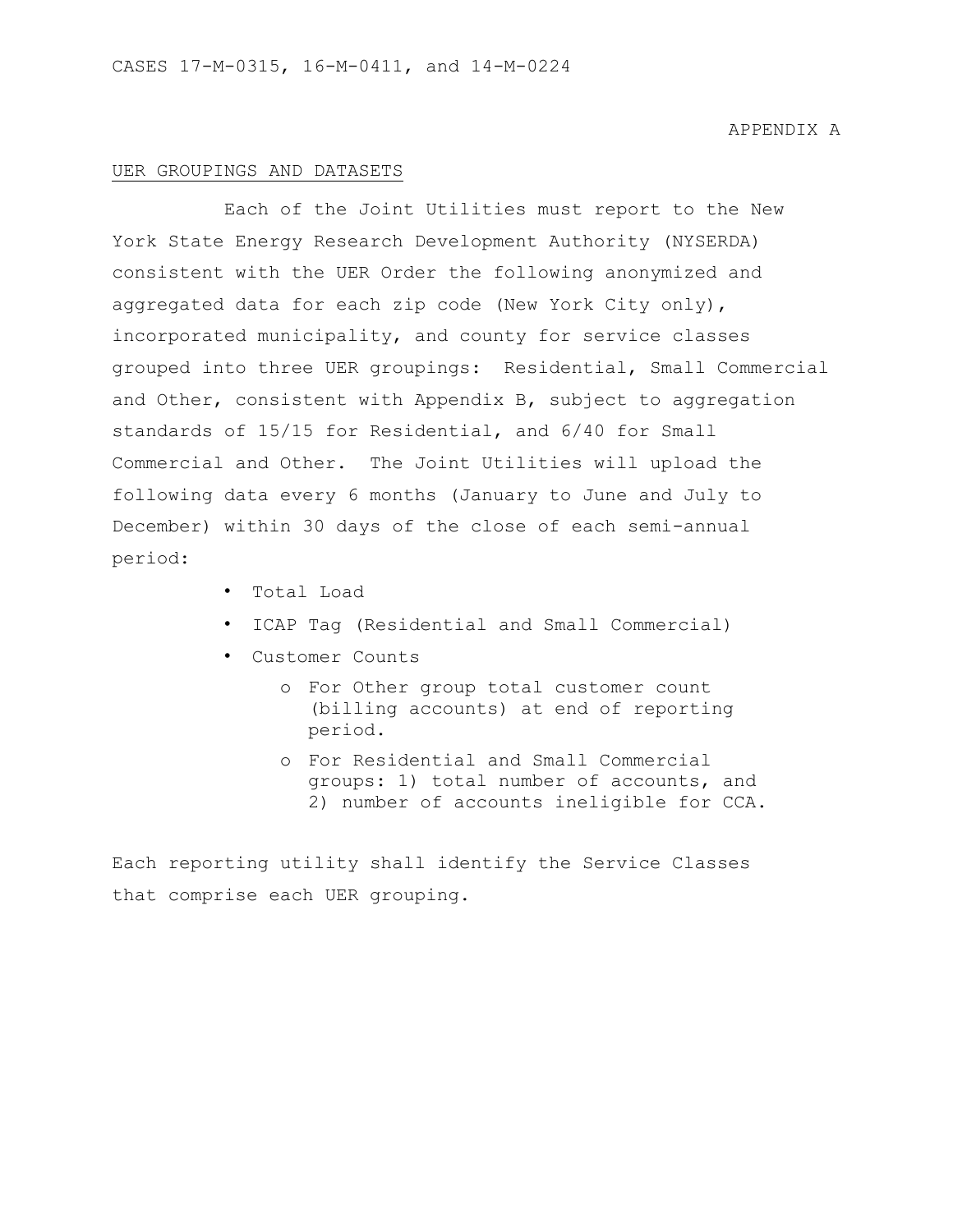## **ELECTRIC**

|                                   | <b>Central</b><br><b>Hudson</b> | <b>Con Edison</b>                                                                                    | O&R                         | <b>National Grid</b>                    | <b>NYSEG</b>                                    | RG&E                 |
|-----------------------------------|---------------------------------|------------------------------------------------------------------------------------------------------|-----------------------------|-----------------------------------------|-------------------------------------------------|----------------------|
| <b>Service</b><br><b>Class</b>    |                                 |                                                                                                      |                             |                                         |                                                 |                      |
| <b>Residential</b>                |                                 |                                                                                                      |                             |                                         |                                                 |                      |
|                                   | SC1 Res                         | SC1 Res & Relig                                                                                      | SC1 Res<br>SC19 TOD         | SC1 Res & Farm<br>SC1C TOU <sup>*</sup> | SC1 Res<br>SC 8 $(day/night)*$<br>$SC12 (TOU)*$ | SC1 Res<br>SC4 TOU * |
| <b>Small</b><br><b>Commercial</b> |                                 |                                                                                                      |                             |                                         |                                                 |                      |
|                                   | SC <sub>2</sub> Gen             | SC2 Gen - Small<br>SC8 Multi Dw -Redistrib.<br>SC12 Multi Dw -Space<br>Heating<br>SC13 Bulk, Housing | SC2 Gen, Sec.<br>or Primary | SC2 Small Gen                           | SC6 Gen.<br>SC9 (day/night)*                    | SC2 Gen. Small       |
| Comm'l, Ind'l<br>& Other          |                                 |                                                                                                      |                             |                                         |                                                 |                      |
|                                   | All other classes               | All other classes                                                                                    | All other classes           | All other classes                       | All other classes                               | All other classes    |

\* Not listed as eligible for CCA (Case 14-M-0224, Proceeding on Motion of the Commission to Enable Community Choice Aggregation Programs, Order Authorizing Framework for Community Choice Aggregation Opt-Out Program (issued April 21,  $\overline{2016}$ ).